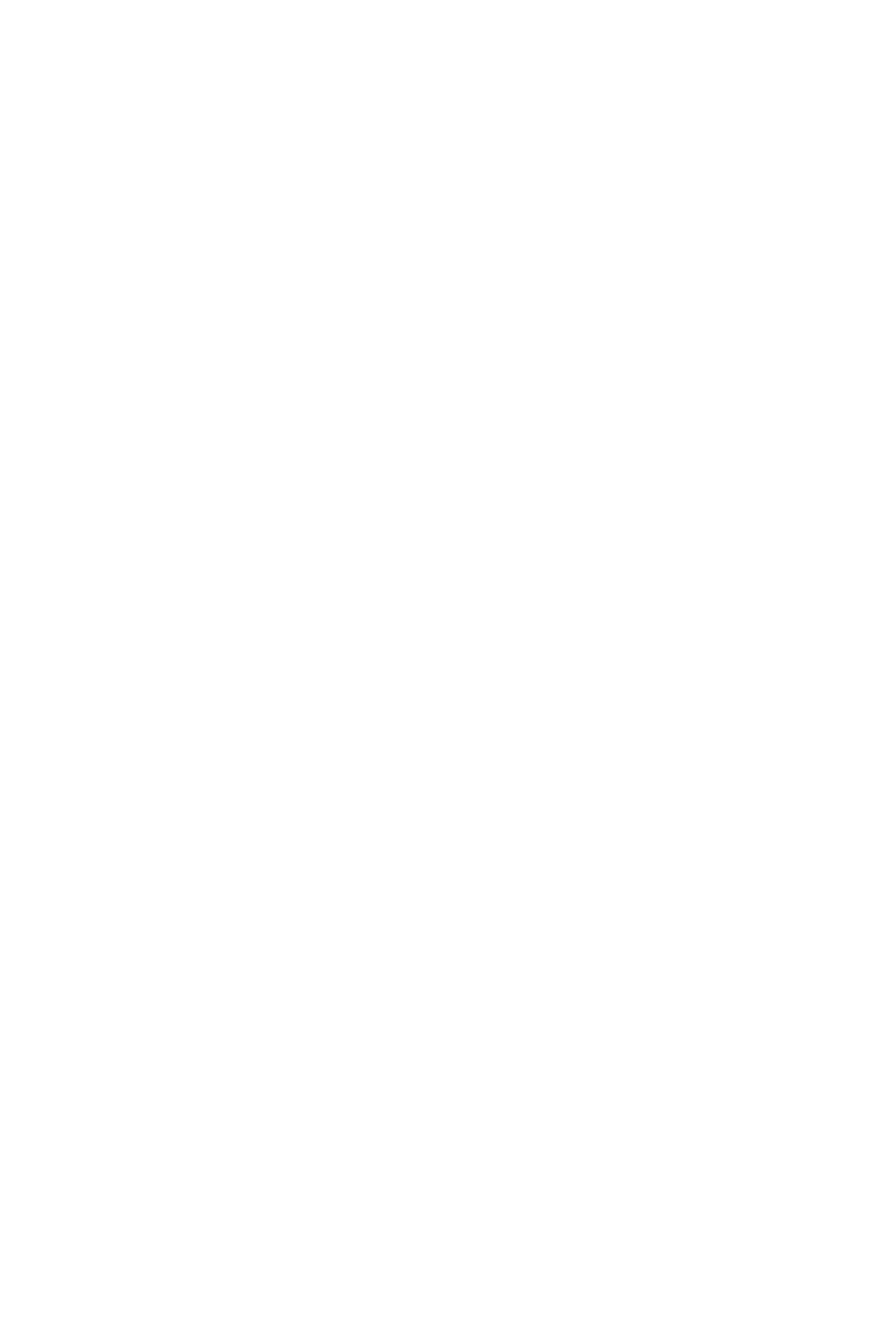# ABORIGINAL FOOD SECURITY IN NORTHERN CANADA: AN ASSESSMENT OF THE STATE OF KNOWLEDGE

**Expert Panel on the State of Knowledge of Food Security in Northern Canada**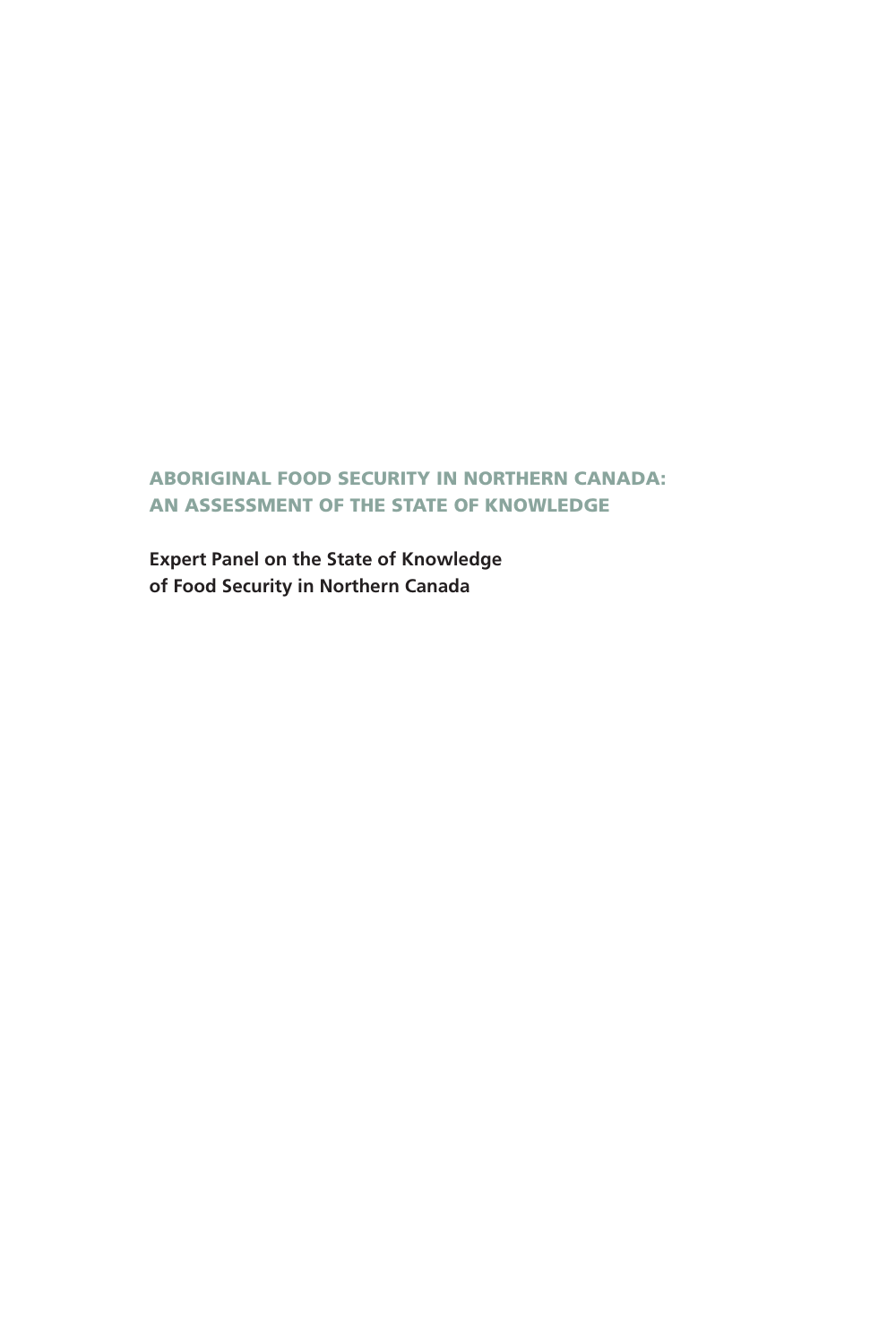# THE COUNCIL OF CANADIAN ACADEMIES 180 Elgin Street, Suite 1401, Ottawa, ON, Canada K2P 2K3

**Notice:** The project that is the subject of this report was undertaken with the approval of the Board of Governors of the Council of Canadian Academies. Board members are drawn from the Royal Society of Canada (RSC), the Canadian Academy of Engineering (CAE), and the Canadian Academy of Health Sciences (CAHS), as well as from the general public. The members of the expert panel responsible for the report were selected by the Council for their special competencies and with regard for appropriate balance.

This report was prepared for the Government of Canada in response to a request from the Minister of Health. Any opinions, findings, or conclusions expressed in this publication are those of the authors, the Expert Panel on the State of Knowledge of Food Security in Northern Canada, and do not necessarily represent the views of their organizations of affiliation or employment.

#### **Library and Archives Canada Cataloguing in Publication**

Aboriginal food security in Northern Canada : an assessment of the state of knowledge/ The Expert Panel on the State of Knowledge of Food Security in Northern Canada.

Issued also in French under title: La sécurité alimentaire des populations autochtones dans le Nord du Canada.

Includes bibliographical references and index.

Issued in print and electronic formats.

ISBN 978-1-926558-73-8 (pbk.). --ISBN 978-1-926558-74-5 (pdf)

1. Native peoples–Nutrition–Canada, Northern. 2. Food security–Canada, Northern. I. Council of Canadian Academies. Expert Panel on the State of Knowledge of Food Security in Northern Canada, author

| E98.F7A38 2014 | 613.2089'97071 | C <sub>2014-900289-0</sub> |
|----------------|----------------|----------------------------|
|                |                | C <sub>2014-900290-4</sub> |

This report should be cited as: Council of Canadian Academies, 2014. *Aboriginal Food Security in Northern Canada: An Assessment of the State of Knowledge*, Ottawa, ON. The Expert Panel on the State of Knowledge of Food Security in Northern Canada, Council of Canadian Academies.

**Disclaimer:** The internet data and information referenced in this report were correct, to the best of the Council's knowledge, at the time of publication. Due to the dynamic nature of the internet, resources that are free and publicly available may subsequently require a fee or restrict access, and the location of items may change as menus and webpages are reorganized.

© 2014 Council of Canadian Academies

Printed in Ottawa, Canada



**Council of Canadian Academies** Conseil des académies canadiennes

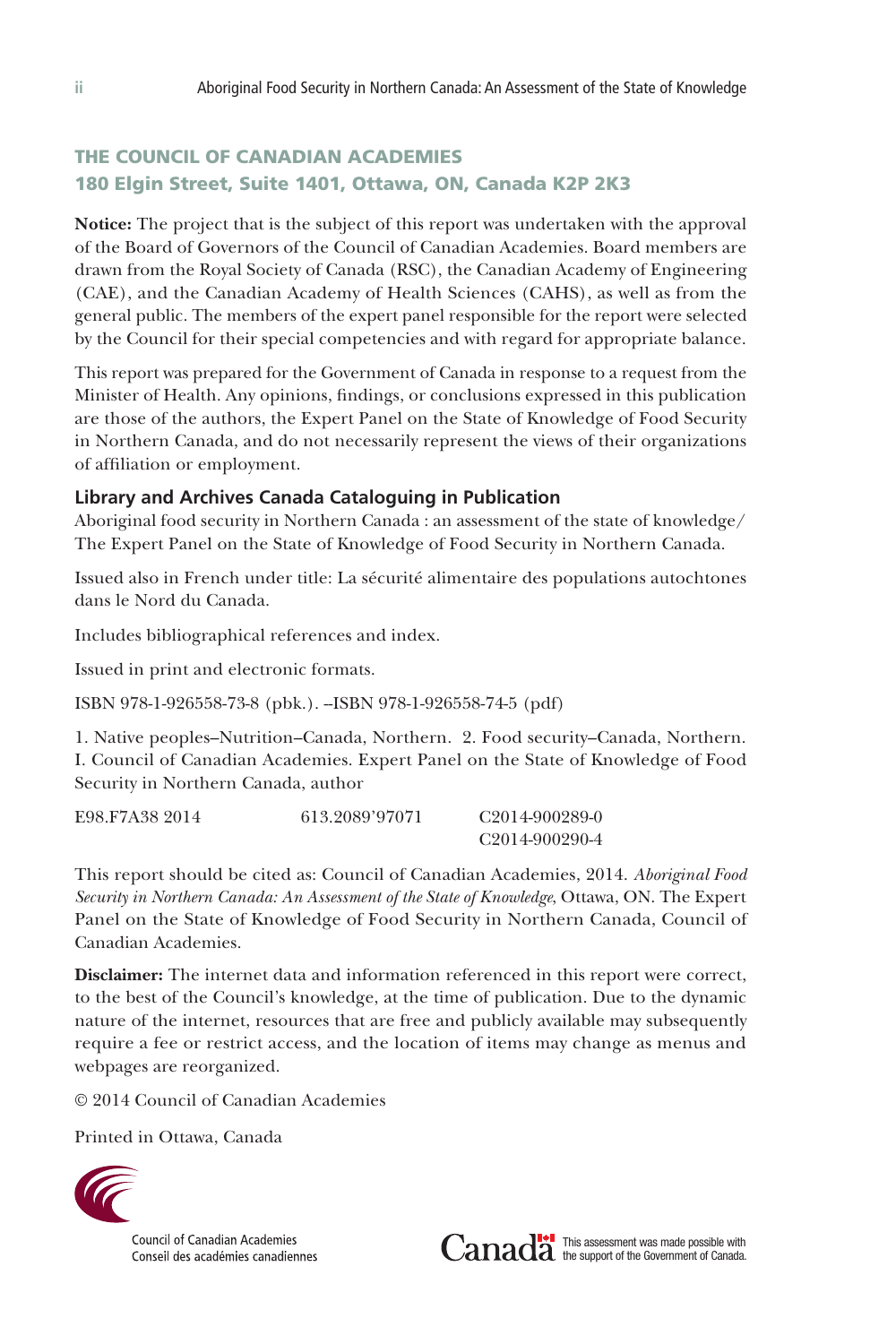# The Council of Canadian Academies

*Science Advice in the Public Interest*

The Council of Canadian Academies (the Council) is an independent, not-forprofit organization that supports independent, science-based, authoritative expert assessments to inform public policy development in Canada. Led by a 12-member Board of Governors and advised by a 16-member Scientific Advisory Committee, the Council's work encompasses a broad definition of *science*, incorporating the natural, social, and health sciences as well as engineering and the humanities.

Council assessments are conducted by independent, multidisciplinary panels of experts from across Canada and abroad. Assessments strive to identify emerging issues, gaps in knowledge, Canadian strengths, and international trends and practices. Upon completion, assessments provide government decision-makers, researchers, and stakeholders with high-quality information required to develop informed and innovative public policy.

All Council assessments undergo a formal report review and are published and made available to the public free of charge in English and French. Assessments can be referred to the Council by foundations, non-governmental organizations, the private sector, or any level of government.

The Council is also supported by its three founding Member Academies:

**The Royal Society of Canada (RSC)** is the senior national body of distinguished Canadian scholars, artists, and scientists. The primary objective of the RSC is to promote learning and research in the arts and sciences. The RSC consists of nearly 2,000 Fellows — men and women who are selected by their peers for outstanding contributions to the natural and social sciences, the arts, and the humanities. The RSC exists to recognize academic excellence, to advise governments and organizations, and to promote Canadian culture.

**The Canadian Academy of Engineering (CAE)** is the national institution through which Canada's most distinguished and experienced engineers provide strategic advice on matters of critical importance to Canada. The Academy is an independent, self-governing, and non-profit organization established in 1987. Fellows are nominated and elected by their peers in recognition of their distinguished achievements and career-long service to the engineering profession. Fellows of the Academy, who number approximately 600, are committed to ensuring that Canada's engineering expertise is applied to the benefit of all Canadians.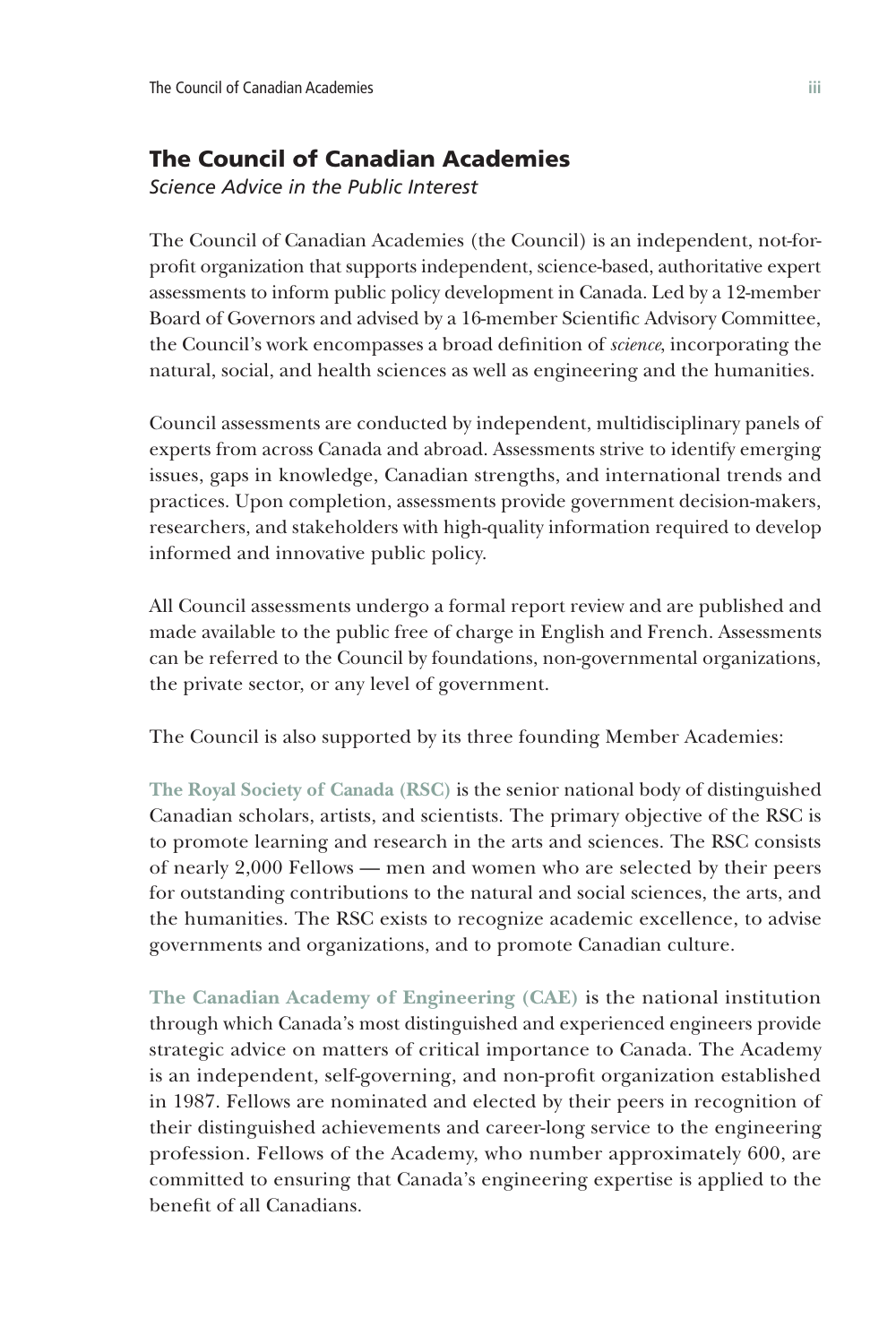**The Canadian Academy of Health Sciences (CAHS)** recognizes individuals of great achievement in the academic health sciences in Canada. Founded in 2004, CAHS has approximately 400 Fellows and appoints new Fellows on an annual basis. The organization is managed by a voluntary Board of Directors and a Board Executive. The main function of CAHS is to provide timely, informed, and unbiased assessments of urgent issues affecting the health of Canadians. The Academy also monitors global health-related events to enhance Canada's state of readiness for the future, and provides a Canadian voice for health sciences internationally. CAHS provides a collective, authoritative, multidisciplinary voice on behalf of the health sciences community.

www.scienceadvice.ca @scienceadvice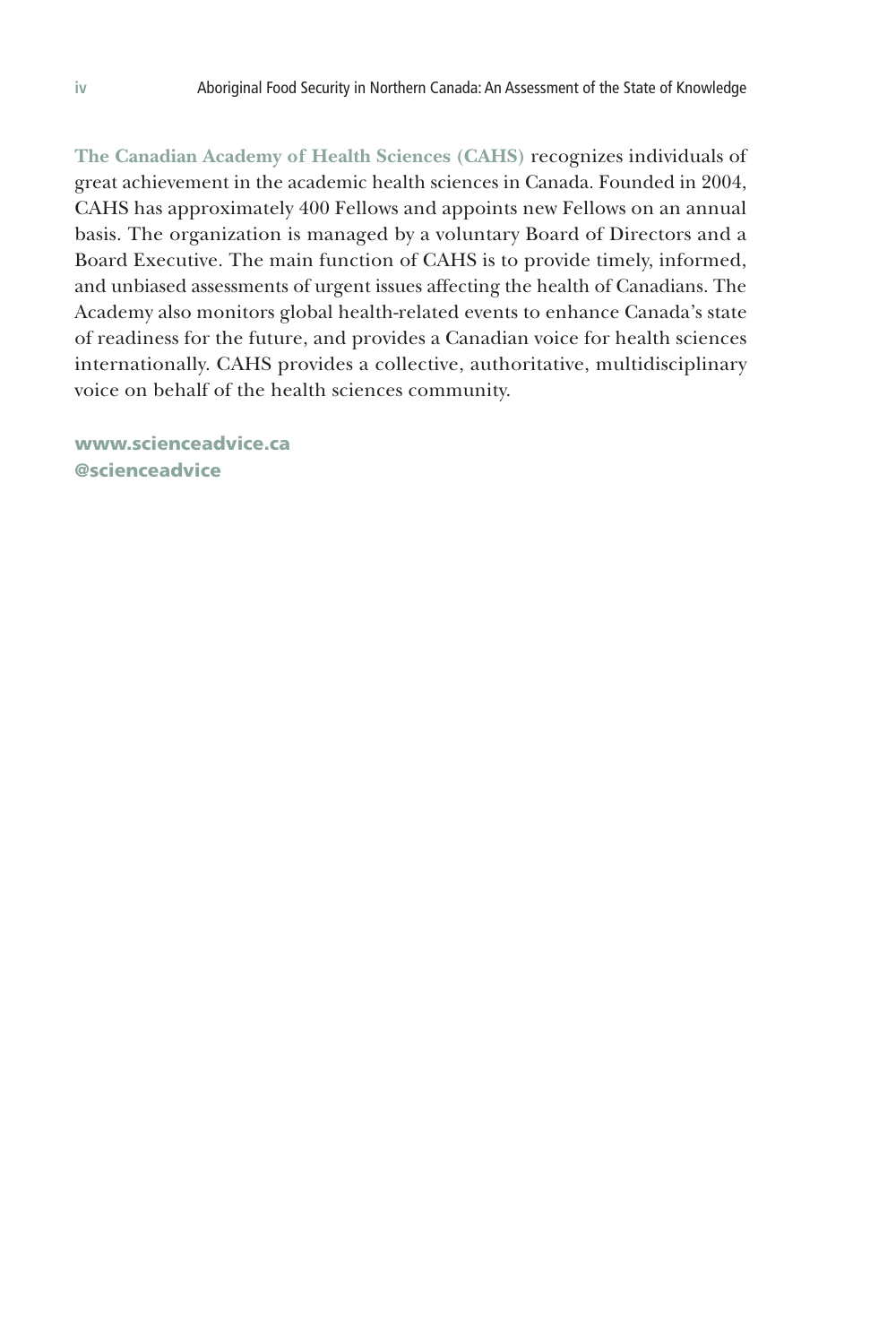# Expert Panel on the State of Knowledge of Food Security in Northern Canada

**Harriet V. Kuhnlein (Chair),** Professor Emerita of Human Nutrition, Founding Director, Centre for Indigenous Peoples' Nutrition and Environment (CINE), McGill University (Montréal, QC)

**Fikret Berkes,** Distinguished Professor and Canada Research Chair (Tier I) in Community Based Resource Management, University of Manitoba (Winnipeg, MB)

**Laurie Hing Man Chan,** Professor and Canada Research Chair in Toxicology and Environmental Health; Director, Centre for Advanced Research in Environmental Genomics, University of Ottawa (Ottawa, ON)

**Treena Wasonti:io Delormier,** Assistant Professor, Office of Public Health Studies, Native Hawaiian and Indigenous Health, University of Hawaii at Manoa (Honolulu, HI); Research Team and Community Advisory Board Member, Kahnawake Schools Diabetes Prevention Project (Kahnawake, QC)

**Asbjørn Eide,** Senior Fellow, Norwegian Centre for Human Rights, University of Oslo (Oslo, Norway)

**Chris Furgal,** Associate Professor, Departments of Environmental Resource Sciences/Studies and Indigenous Studies, Trent University (Peterborough, ON)

**Murray Humphries,** Associate Professor and Academic Director of the Centre for Indigenous Peoples' Nutrition and Environment (CINE), McGill University (Montréal, QC)

**Henry Huntington,** Senior Officer, International Arctic, The Pew Charitable Trusts (Eagle River, AK)

**Constance MacIntosh,** Director, Dalhousie Health Law Institute; Associate Professor, Schulich School of Law, Dalhousie University (Halifax, NS)

**Ian Mauro,** Assistant Professor, Department of Geography, University of Winnipeg (Winnipeg, MB)

**David Natcher,** Professor and Senior Research Fellow, Global Institute for Food Security; Professor, Department of Bioresource Policy, Business and Economics, University of Saskatchewan (Saskatoon, SK)

**Barry Prentice,** Professor, Department of Supply Chain Management, I.H. Asper School of Business, University of Manitoba (Winnipeg, MB)

**Chantelle Richmond,** Assistant Professor and CIHR New Investigator, Department of Geography and First Nations Studies, Western University (London, ON)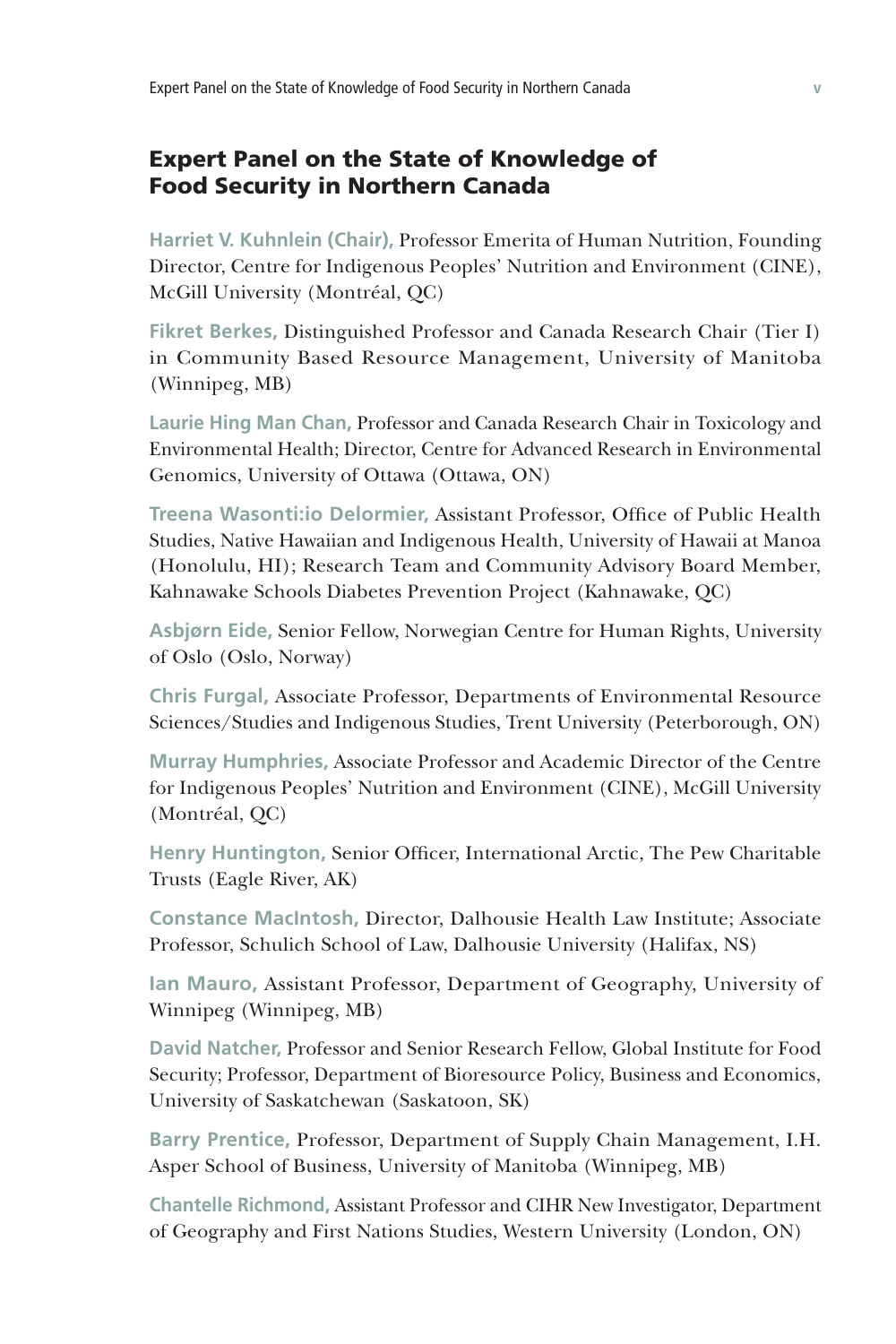**Cecilia Rocha,** Director and Associate Professor, School of Nutrition, Ryerson University (Toronto, ON)

**Kue Young, C.M., FCAHS,** Professor and Dean, School of Public Health, University of Alberta; Canadian Co-Chair, Arctic Human Health Expert Group, Arctic Council; Past President, International Network for Circumpolar Health Research (Edmonton, AB)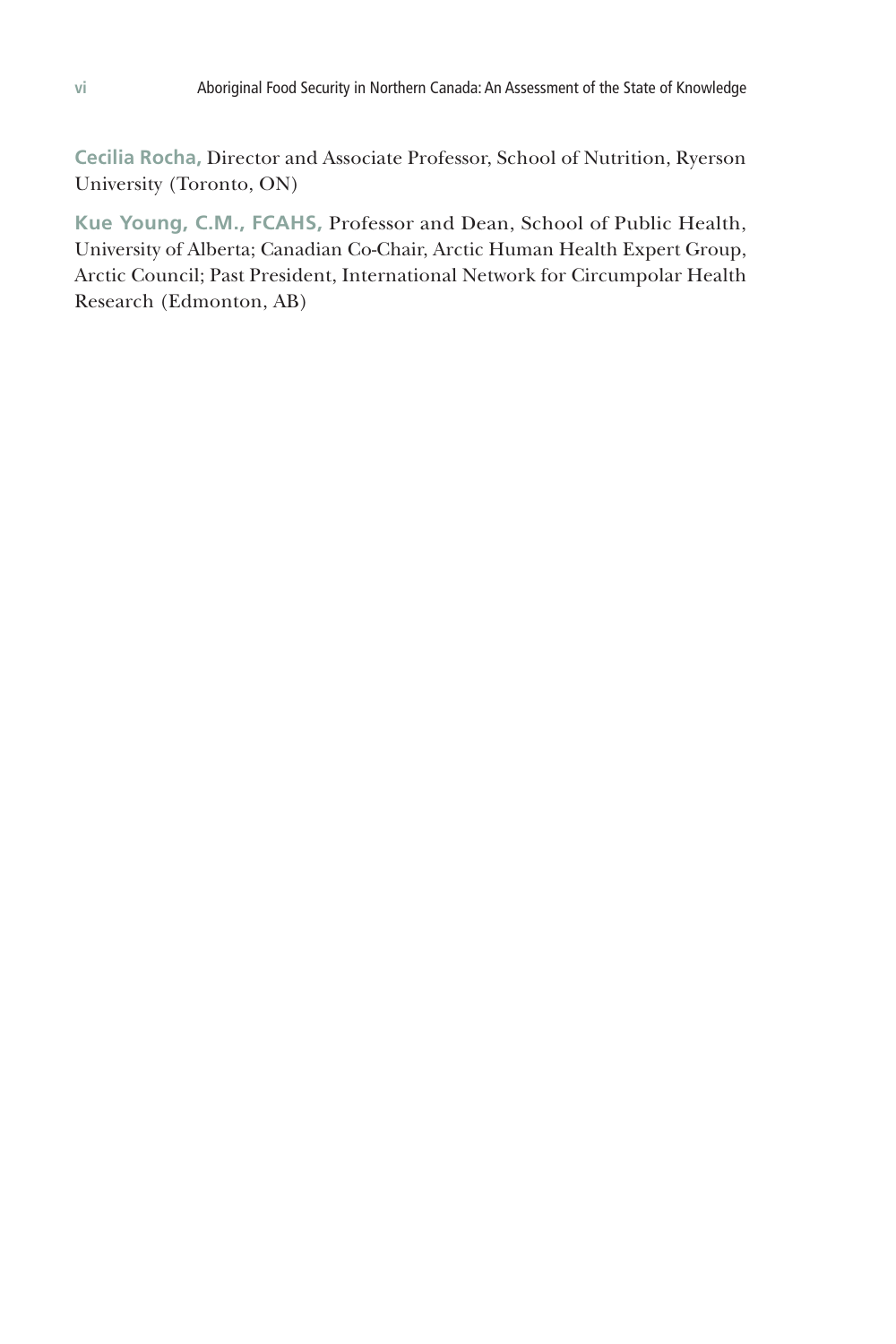# Message from the Chair

The importance of food security and its potential impact on both global and local issues cannot be overstated. National and political security, physical and mental health, and community and individual development are some of the factors that influence and are influenced by food security. It is well established that in northern Canada food insecurity is a serious problem that affects the health and wellness of Northerners, with implications for Canada more broadly.

It is for this reason that our Expert Panel was convened to seek evidence on the state of knowledge of the factors influencing food security in the Canadian North, and on the health effects of food insecurity among Canada's northern Aboriginal populations. The Panel embarked on this mission with some trepidation — not because we were daunted by the task assigned to us. Rather, the trepidation resulted from knowing just how much evidence there is from scientific research and documentation, and also from a rich base of traditional knowledge and grey literature that informs the subject, but of which a comprehensive review has never been conducted.

To understand food security in northern Canada, we considered the unique dimensions of northern Canada's vast geography, remote and diverse communities, a cold but shifting climate, and quickly changing economic and social environments — to name a few. While these are all important and complex factors, the human dimension of food security remained at the core of all of the Panel's work. For generations, northern Aboriginal peoples have relied upon traditional knowledge to achieve sustainable livelihoods. The adaptive strategies enacted in response to the rapid and major transitions occurring within northern communities provide further evidence of Northerners' resilience. Moving forward, interventions and policies can be identified, verified, and evaluated. It became clear to us that sustainable solutions to improve food security must be holistic, be enabled by traditional knowledge, respond to locally identified needs, and be paired with economic development strategies. To achieve food sovereignty, support for local food systems is essential. All of these solutions require Northerners to have and continue to establish program ownership.

To those who are familiar with the challenges of achieving food security in northern Canada, the Panel's findings may not be surprising. To these readers, the importance of this report may very well be in its bringing together in one document all the findings related to the state of knowledge about food security and consideration of interventions to improve food security in northern Canada. To Canadians who are unaware of the severity of the situation, the Panel's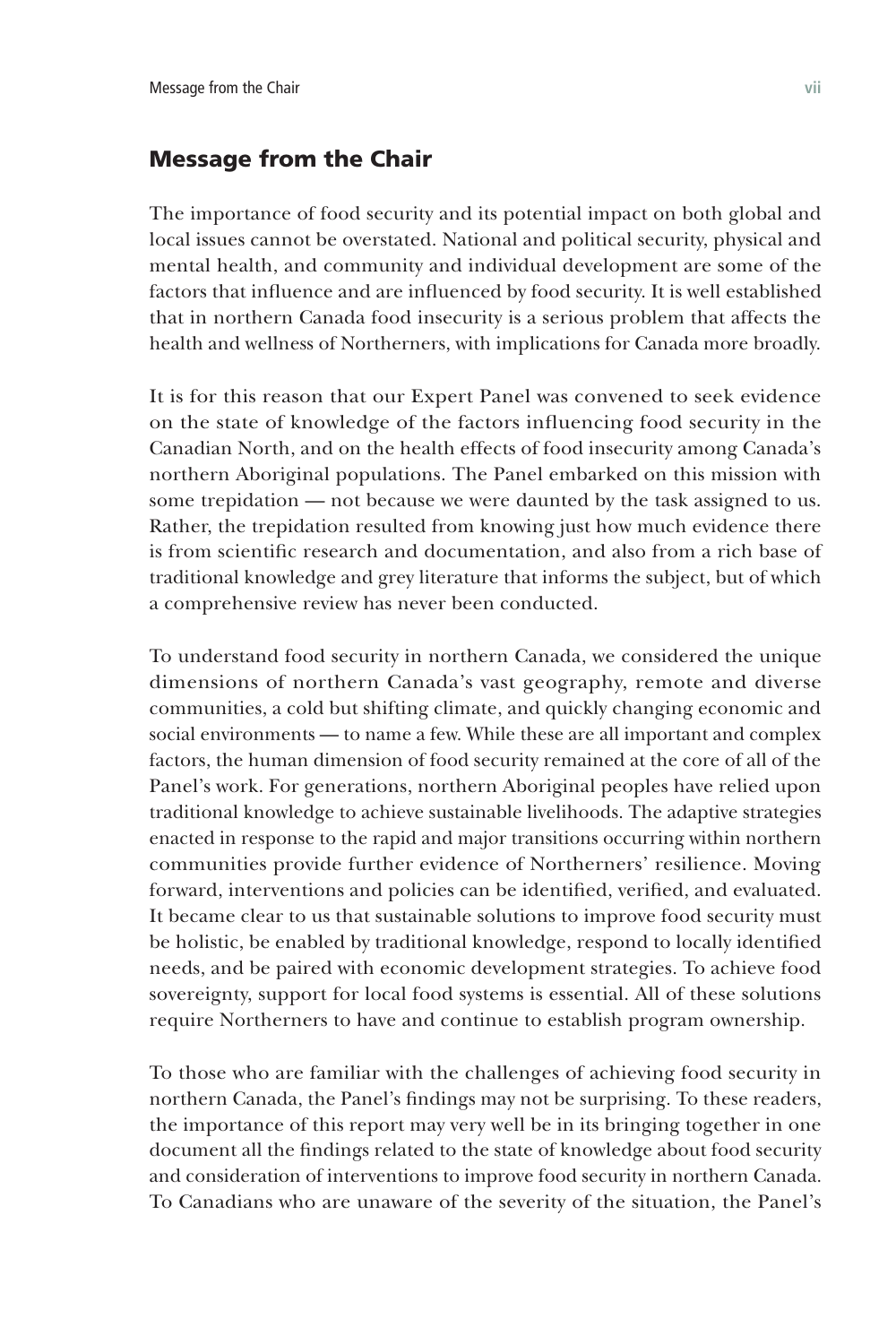findings may indeed be alarming. Further research is critical for surveillance and monitoring of traditional and market food availability, access, utilization, and sustainability, as well as the health status of Northerners.

We know we cannot turn the tide on the nutrition transition, a result of moving away from the predominance of nutrient-rich traditional and country food towards market food. However, health and wellness outcomes can be improved if everyone works together. Addressing food insecurity in the North is a complex challenge that touches on governance and food sovereignty, on poverty and economic development, and on self-determination and education. We hope the Panel has presented its findings in a report that will provide policy-makers, researchers, and, most of all, those individuals and communities affected by food insecurity in the North, with some tools to achieve sustainable and effective solutions.

I take this opportunity on behalf of our Panel to thank Health Canada for their interest in this subject and the Council of Canadian Academies for convening the Expert Panel. Elizabeth Dowdeswell, Council President, and Janet Bax, our Program Director, have ably guided us through the Council's processes and requirements. We were indeed fortunate to have highly qualified staff assistance from Andrea Hopkins as Program Coordinator, and Laura Bennett and Stephanie Meakin as Research Associates.

Harriet V. Kuhnlein

**Harriet V. Kuhnlein, Chair**  Expert Panel on the State of Knowledge of Food Security in Northern Canada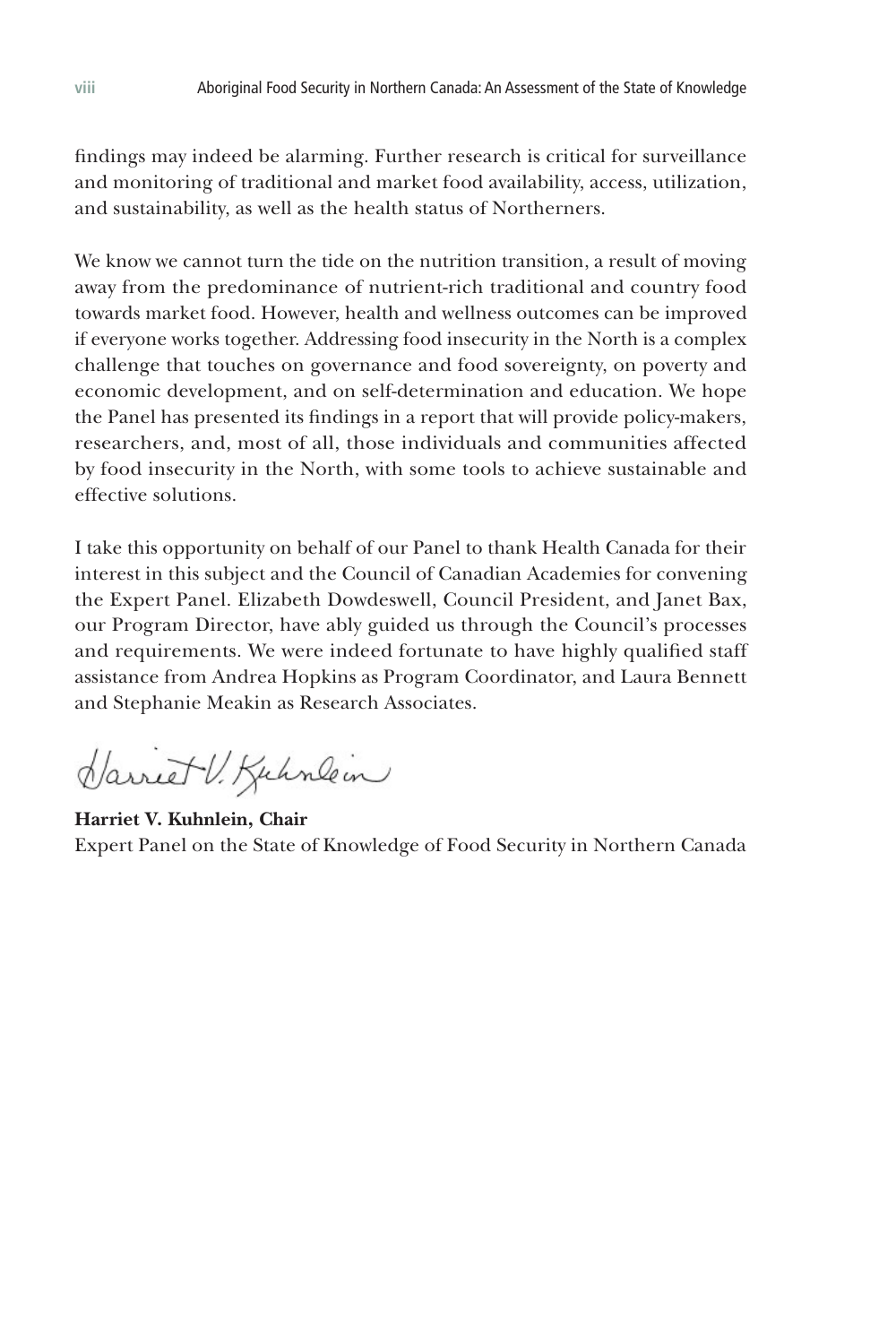# Acknowledgements

Over the course of its deliberations, the Panel sought assistance from many individuals and organizations who provided valuable evidence, information, and assistance in the development of the report. Special thanks go to the following: Glenda Smith, Cartographer/Researcher at Carleton University; Lauren Goodman, Policy Advisor, Food Security, Inuit Tapiriit Kanatami; Leanna Ellsworth, Health and Climate Change Officer, Inuit Circumpolar Council, Canada; Jennifer Wakegijig, former Territorial Nutritionist, Government of Nunavut; Jacqueline Schoemaker Holmes, former Research Associate, Council of Canadian Academies, Professor, General Arts and Science, St. Lawrence College; Tim Styles, Consultant; François Nault and Tim Leonard, Social and Aboriginal Statistics Division, Statistics Canada; Natasha Chartres, Aboriginal Affairs and Northern Development Canada; and Amy Lizotte, Government of Northwest Territories.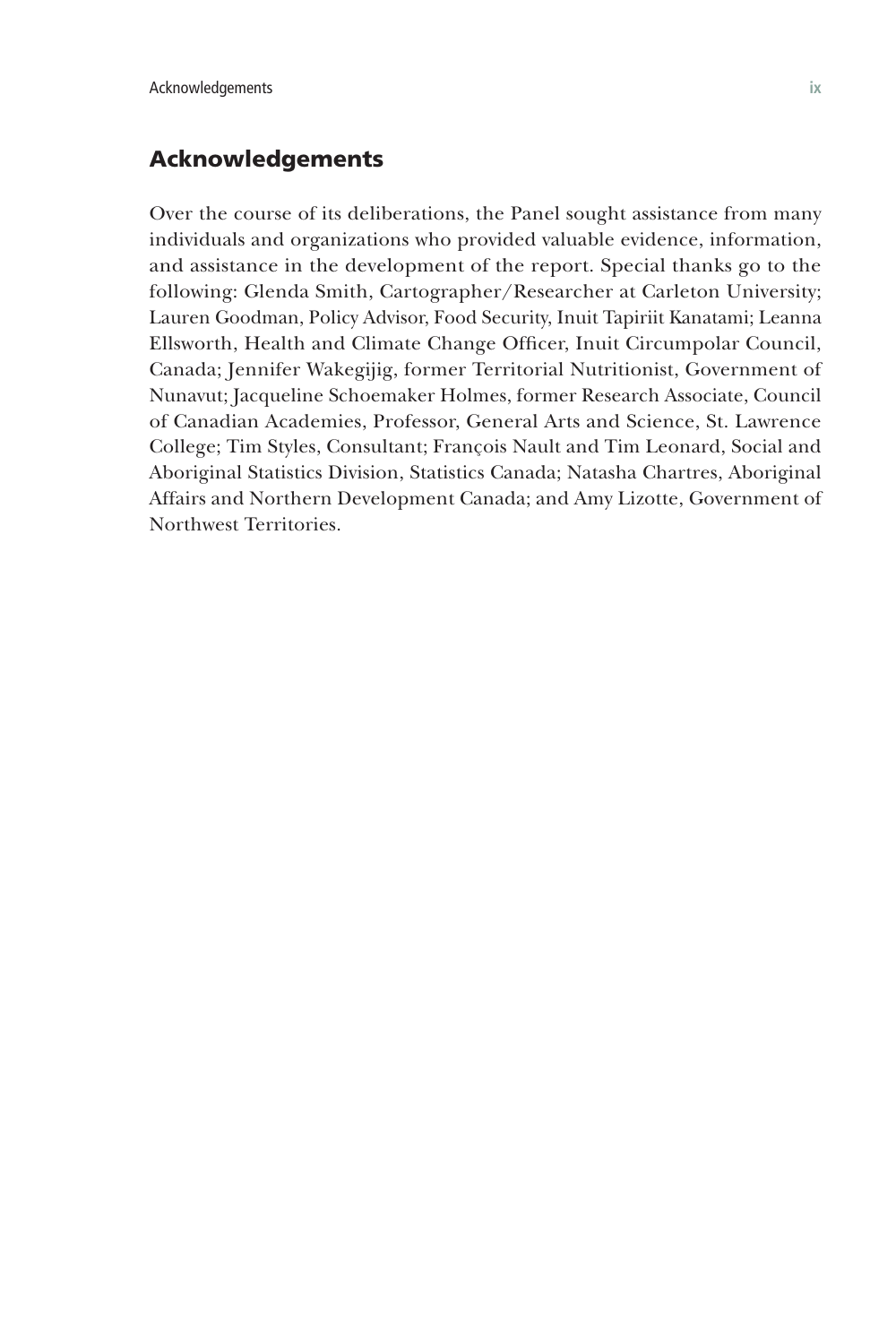# Project Staff of the Council of Canadian Academies

| Assessment Team:      | Janet Bax, Program Director                      |
|-----------------------|--------------------------------------------------|
|                       | Laura Bennett, Research Associate                |
|                       | Andrea Hopkins, Program Coordinator              |
|                       | Stephanie Meakin, Consultant                     |
|                       |                                                  |
| With assistance from: | Eve Rickert, Editor, Talk Science to Me          |
|                       | Deborah Holmes, Editor, Talk Science to Me       |
|                       | Clare Walker, Copyeditor                         |
|                       | Benoît Thouin, Translator, En-Fr, TETRACOMM Inc. |
|                       | Mary-Christine Thouin, Editor, French,           |
|                       | <b>TETRACOMM</b> Inc.                            |
|                       | Accurate Design & Communication, Report Design   |
|                       |                                                  |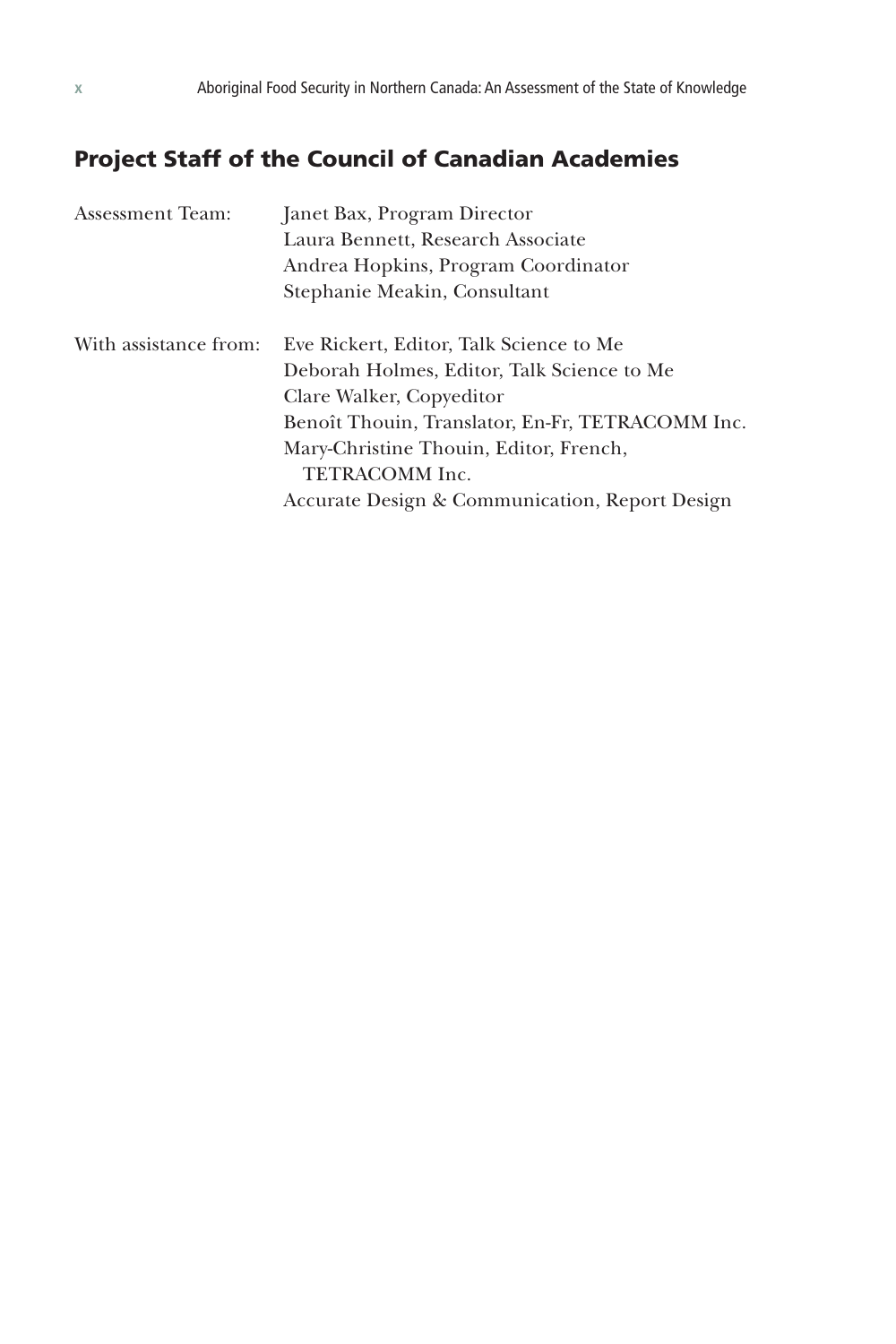# Report Review

This report was reviewed in draft form by the individuals listed below — a group of reviewers selected by the Council of Canadian Academies for their diverse perspectives, areas of expertise, and broad representation of academic, industrial, policy, and non-governmental organizations.

The reviewers assessed the objectivity and quality of the report. Their submissions — which will remain confidential — were considered in full by the Panel, and many of their suggestions were incorporated into the report. They were not asked to endorse the conclusions, nor did they see the final draft of the report before its release. Responsibility for the final content of this report rests entirely with the authoring Panel and the Council.

The Council wishes to thank the following individuals for their review of this report:

**Simon Brascoupé,** Adjunct Research Professor, Carleton University (Ottawa, ON)

**Birgitta Evengård,** Professor, Senior Consultant and Chair of the Division of Infectious Diseases at Umeå University; Chair of the Board of the Arctic Research Centre (ARCUM) (Umeå, Sweden)

**Andrew Gilman,** Research Fellow, University of Ottawa (Ottawa, ON) and University of Tromsø (Tromsø, Norway)

**Peter Harrison,** Professor, School of Policy Studies, Queen's University (Kingston, ON)

**Debbie Martin,** Assistant Professor, Dalhousie University (Halifax, NS)

**Heather Myers,** Adjunct Faculty, University of Northern British Columbia (Castlegar, BC)

**Olivier Receveur,** Professor, Université de Montréal (Montréal, QC)

**Priscilla Settee,** Associate Professor, Department of Native Studies, University of Saskatchewan (Saskatoon, SA)

**Tom Sheldon,** Director of Environment, Nunatsiavut Government (Nain, NL)

**Shirley Thompson,** Associate Professor, Natural Resources Institute, University of Manitoba (Winnipeg, MB)

**Michele Wood,** Researcher/Evaluator, Department of Health and Social Development, Nunatsiavut Government (Happy Valley-Goose Bay, NL)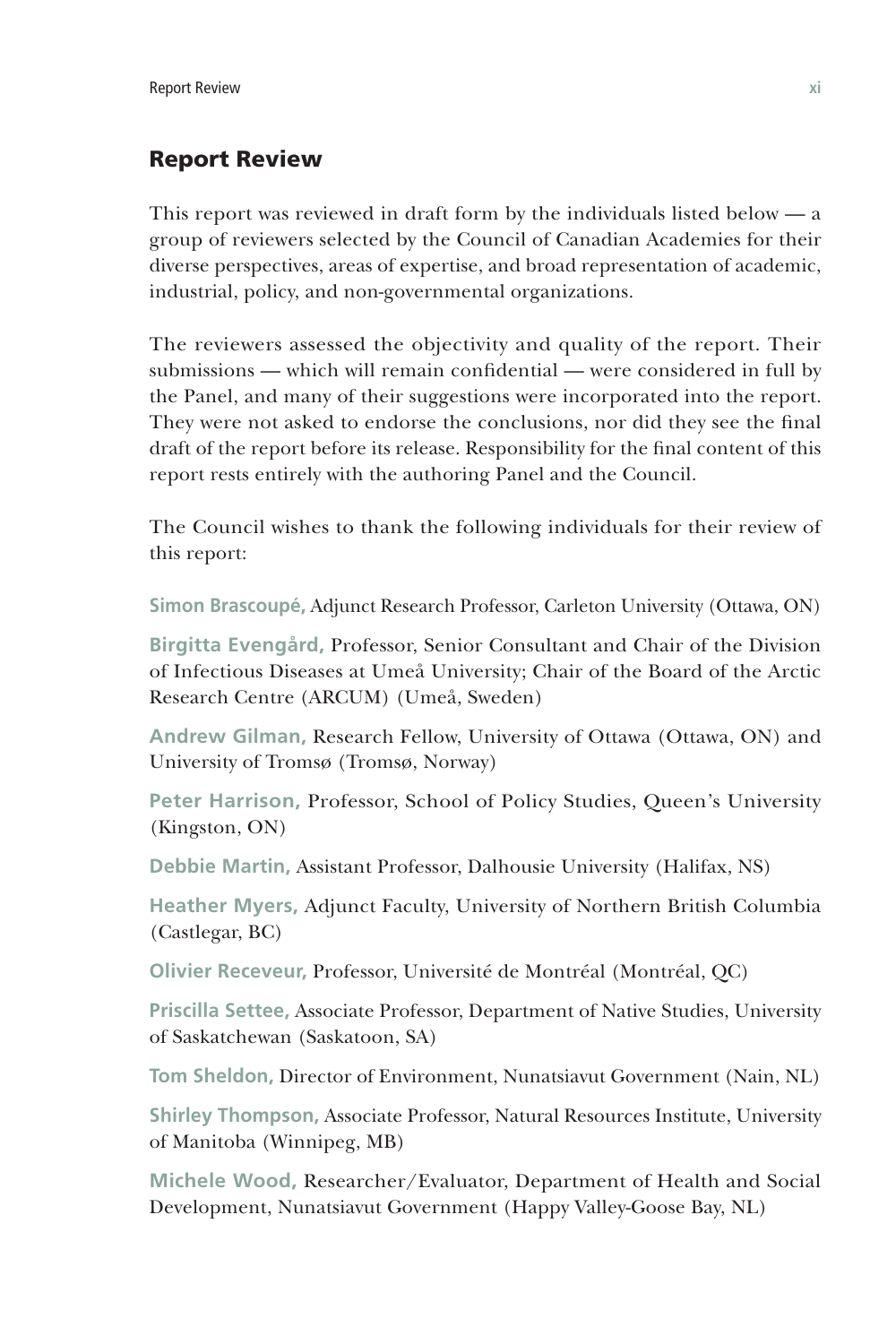The report review procedure was monitored on behalf of the Council's Board of Governors and Scientific Advisory Committee by **Dr. Sarah P. Otto, FRSC,**  Professor and Director of the Biodiversity Research Centre, University of British Columbia (Vancouver, BC). The role of the report review monitor is to ensure that the Panel gives full and fair consideration to the submissions of the report reviewers. The Board of the Council authorizes public release of an expert panel report only after the report review monitor confirms that the Council's report review requirements have been satisfied. The Council thanks Dr. Otto for her diligent contribution as report review monitor.

Carrideswell

**Elizabeth Dowdeswell**, **O.C.**, President and CEO Council of Canadian Academies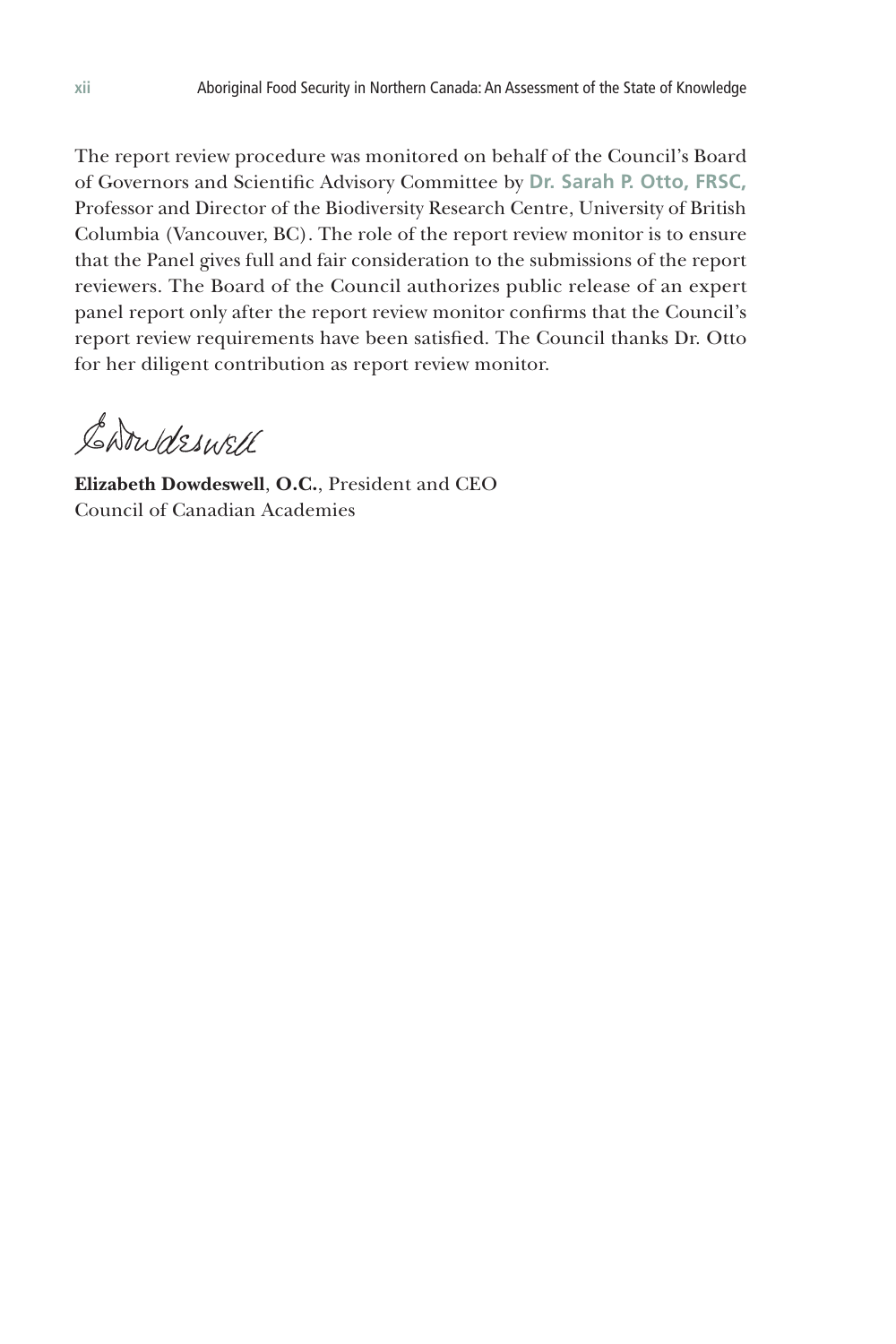# Preface

The issues and concerns surrounding northern food security challenge conventional definitions of expertise and evidence. The Council of Canadian Academies (the Council) was tasked by the Sponsor, Health Canada, to form an expert panel to generate an evidence-based report on northern food security and its implications for Aboriginal health. A multidisciplinary panel of Aboriginal and non-Aboriginal scholars (the Panel) met five times over 15 months to create this report. A draft version was peer-reviewed by 11 experts. Panellists have extensive experience working with Indigenous communities; most have lived and worked in northern communities, and many continue to do so. Council methodology precludes direct stakeholder consultation; however, the Panel sought the cooperation of national Aboriginal organizations and others in its pursuit of evidence. The composition of the Panel and the nature of the evidence incorporated into this report reflect the Council's definitions of expertise and evidence, including an emphasis on volunteered academic expertise and published, peer-reviewed evidence. The scope and emphasis of the report necessarily reflect the Sponsor's charge to the Panel, and the tone reflects the Council's policy of insistence on presenting and summarizing evidence while avoiding advocacy. Thus the Panel and the final report are both products of the constraints under which they were created.

A major finding of the report is the importance of lived, northern experience and traditional knowledge in defining and addressing the issues surrounding northern food security. Although the report emphasizes academic expertise of published, peer-reviewed literature, the direct experience and knowledge of northern peoples are exceedingly important sources of evidence needed to address the issues. Therefore, the lack of a comprehensive review of northern food security derived from the first-hand experience and knowledge of northern peoples is a major knowledge gap identified by the Panel.

Local, regional, national, and international knowledge, experiences, and policies demonstrate that opportunities exist to move Canadians closer to achieving food security and food sovereignty. However, to generate the most sustainable, responsive, and practical solutions, the evidence base must be expanded so that Aboriginal communities, researchers, policy-makers, and Northerners can create sustainable and dignified solutions to the long-standing complex challenge of food insecurity among Aboriginal peoples in the North.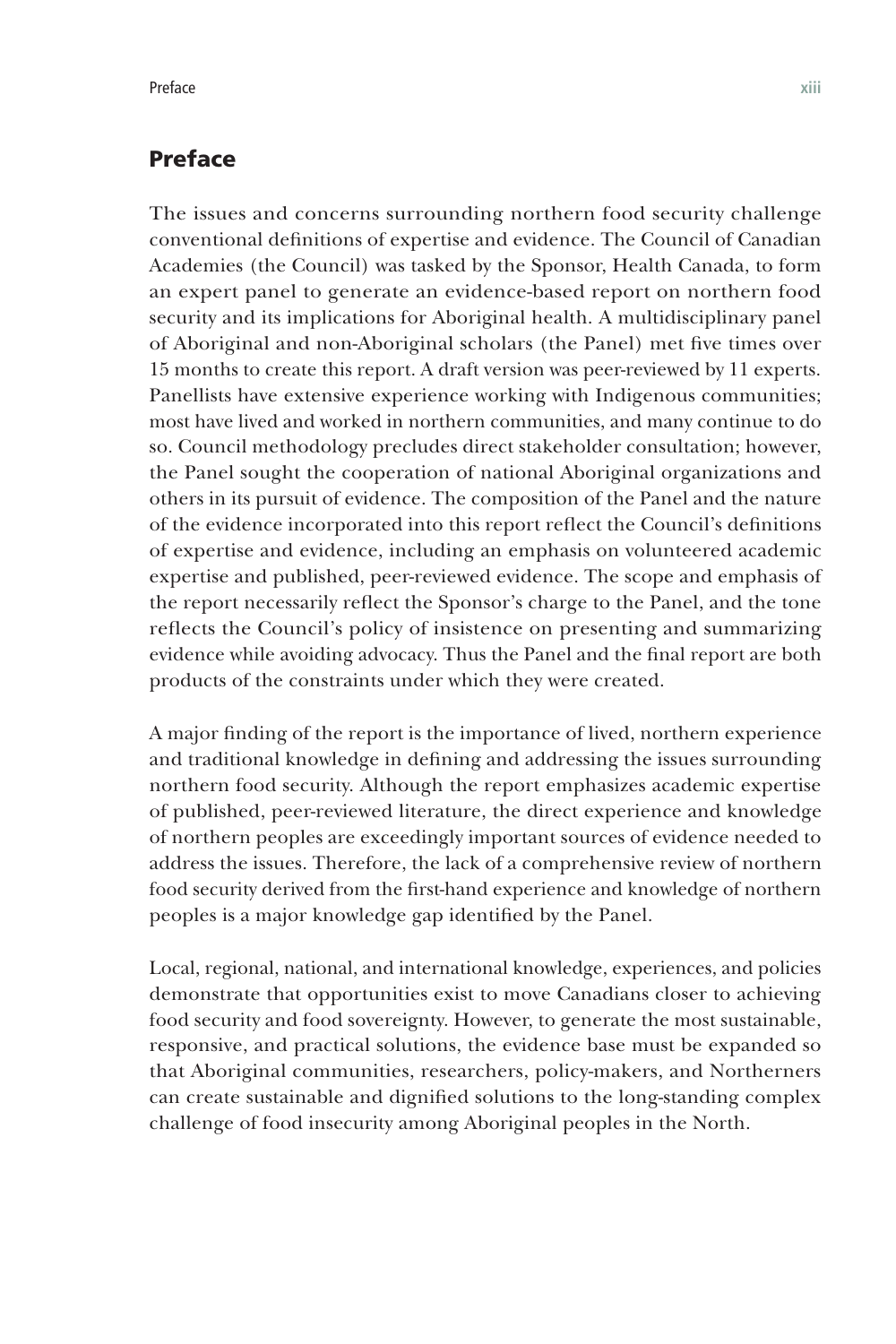# Executive Summary

As the world's population increases, as global markets become more interconnected, and as the effects of climate change become clearer, the issue of food insecurity is gaining traction at local, national, and international levels. The recent global economic crisis and increased food prices have drawn attention to the urgent situation of the world's 870 million chronically undernourished people who face the number one worldwide risk to health: hunger and malnutrition. Although about 75% of the world's undernourished people live in low-income, rural regions of developing countries, hunger is also an issue in Canada. In 2011, 1.6 million Canadian households, or slightly more than 12%, experienced some level of food insecurity. About one in eight households are affected, including 3.9 million individuals. Of these, 1.1 million are children.

Food insecurity presents a particularly serious and growing challenge in Canada's northern and remote Aboriginal communities (see Figure 1). Evidence from a variety of sources concludes that food insecurity among northern Aboriginal peoples is a problem that requires urgent attention to address and mitigate the serious impacts it has on health and well-being. Results from the 2007–2008 International Polar Year Inuit Health Survey indicate that Nunavut has the highest documented rate of food insecurity for any Indigenous population living in a developed country. According to estimates from the 2011 Canadian Community Health Survey (CCHS), off-reserve Aboriginal households across Canada experience food insecurity at a rate that is more than double that of all Canadian households (27%). Recent data indicate that Canadian households with children have a higher prevalence of food insecurity than households without children, and preliminary evidence indicates that more women than men are affected.

# *Box 1* **Food Security and Food Insecurity**

As proposed by the FAO Committee on World Food Security in 2013, the most current definition of food security has been expanded to emphasize the importance of nutrition. Food and nutrition security exist "when all people at all times have physical, social and economic access to food, which is safe and consumed in sufficient quantity and quality to meet their dietary needs and food preferences, and is supported by an environment of adequate sanitation, health services and care, allowing for a healthy and active life." Food insecurity is the converse. It is an outcome of inadequate or uncertain access to an acceptable amount and quality of healthy food.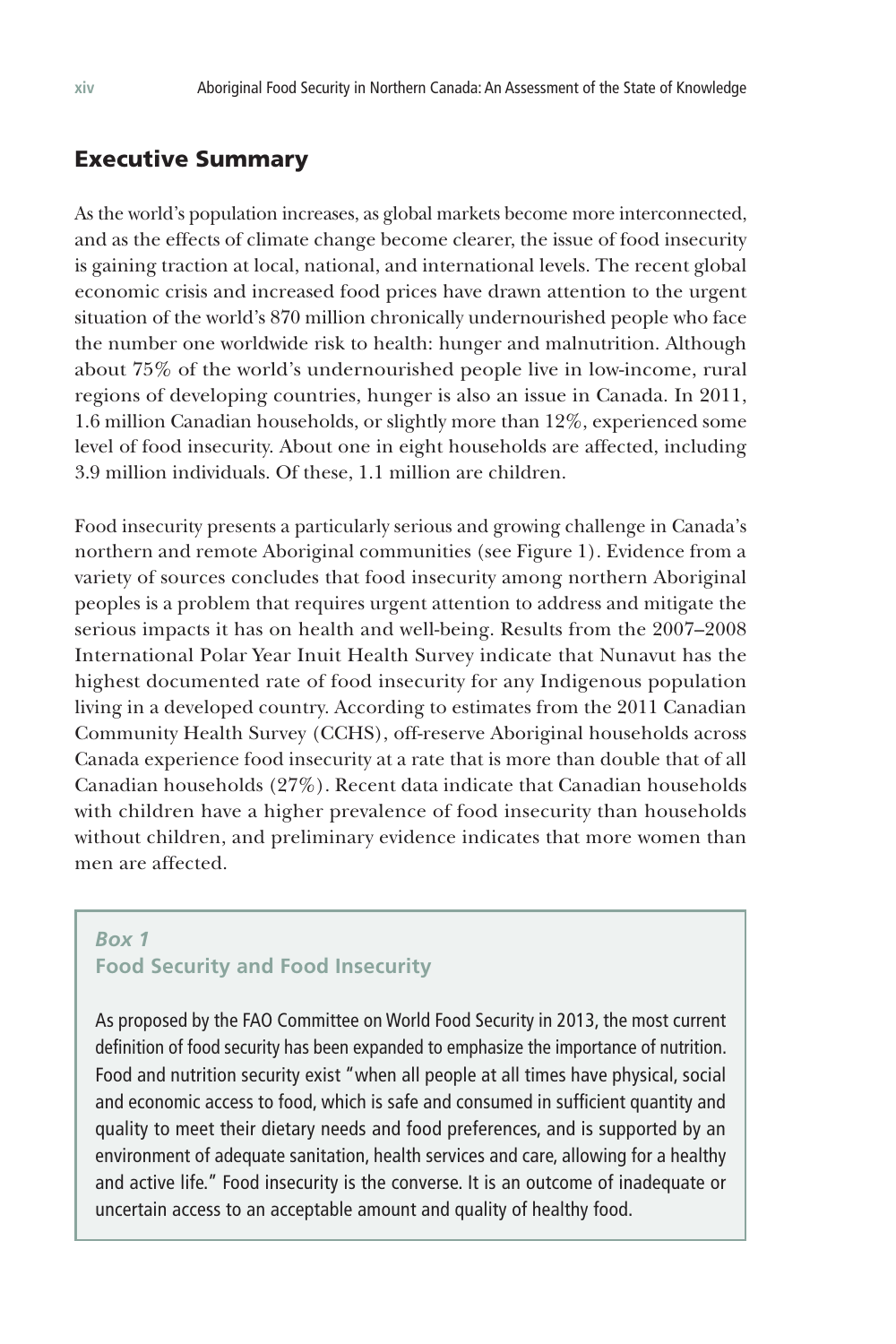

#### *Figure 1*

**Prevalence of Household Food Insecurity Across Northern Regions and Canada, 2007–2008** Data show food insecurity among Inuit households in Nunavut, the Inuvialuit Settlement Region, and Nunatsiavut (data from IPY Inuit Health Survey using a modified Household Food Security Survey Module (HFSSM) survey tool as presented in Egeland, 2010a, 2010b, 2010c), as well as food insecurity among all Canadian households in 2007–2008 (data from Canadian Community Health Survey, 2007–2008 using the HFSSM survey tool as presented in Health Canada, 2008). Proportions are shown within the bars (numbers may not add due to rounding). Nunavik Inuit Health Survey and First Nations Regional Health Survey results are not included because they used a different methodology to collect the data (i.e., different questions were asked), rendering the data unfit for direct comparisons.

#### CHARGE TO THE PANEL

Much remains unknown about the complex factors that influence food security in northern Canada, as well as the health implications of this challenge. To better understand these issues, in October 2011 the Minister of Health, on behalf of Health Canada (the Sponsor), asked the Council of Canadian Academies (the Council) to appoint an expert panel (the Panel) to respond to the following question: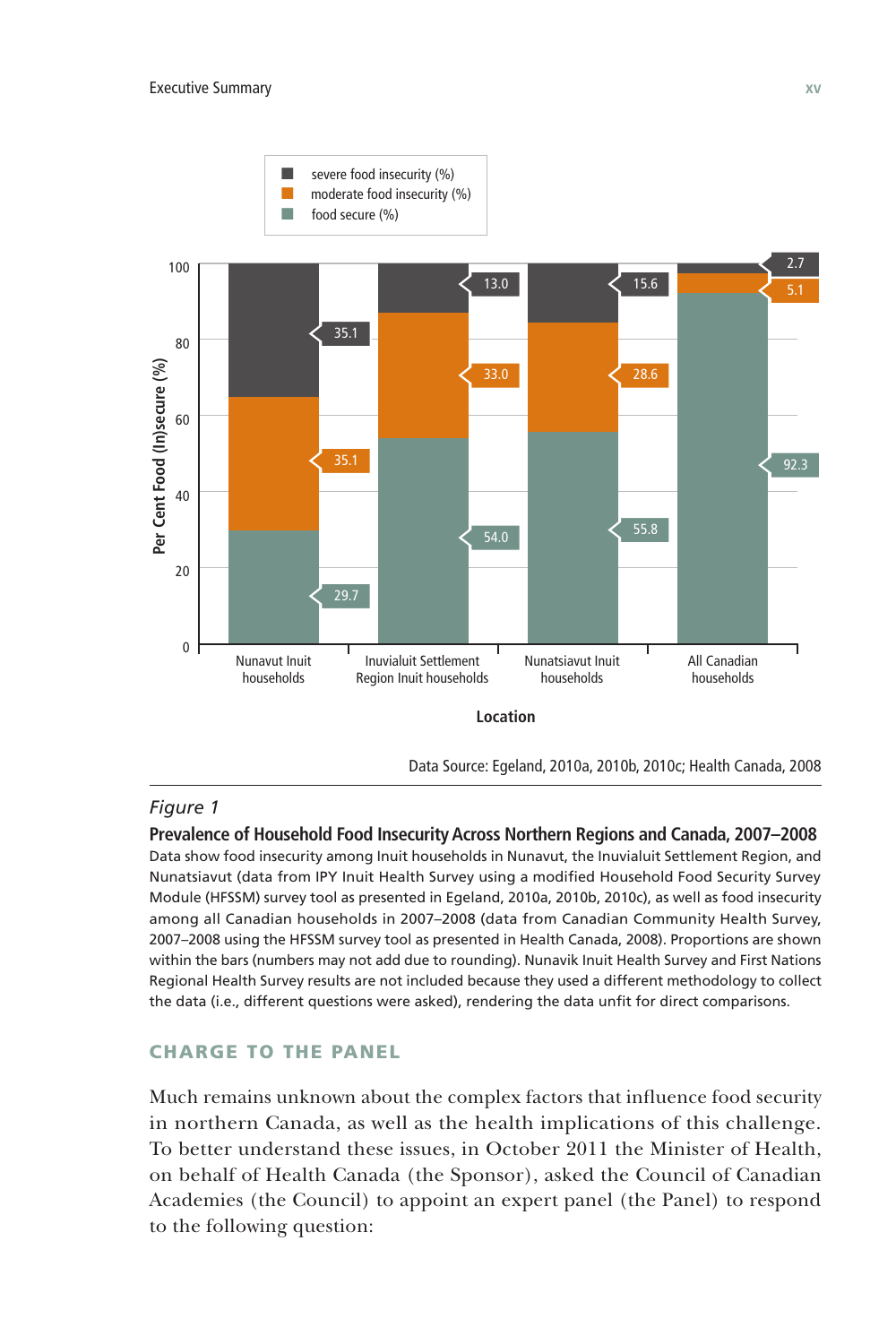What is the state of knowledge of the factors influencing food security in the *Canadian North and the health implications of food insecurity for Northern Aboriginal populations?*

In addition, the Sponsor asked five sub-questions:

- *1. How are social, environmental, economic, and cultural factors impacting food security, and the subsequent health of Northern Aboriginal populations? Considering the interaction among these factors, what are the knowledge gaps associated with enablers and barriers to food security?*
- *2. What are the current knowledge gaps in food security as a determinant of health for Northern Aboriginal populations, particularly in the areas of nutrition and environmental health? What are these knowledge gaps in the context of store-bought and country food? What is known about the relationship between country/traditional food and food security, for example, the use and importance of traditional foods, harvesting practices and resources to support these, food sharing systems, marketing systems, and their contribution to food security among Northern Aboriginal populations? What are effective ways to promote country/traditional food consumption, especially among youth, taking into consideration nutrition education, skills development and approaches to knowledge exchange (e.g., intergenerational; use of technologies)?*
- *3. What is known about the evidence base that informs strategies to mitigate food insecurity among Northern Aboriginal populations? What can be learned from strategies implemented by other circumpolar countries, such as Greenland?*
- *4. What contribution are traditional knowledge networks of Northern Aboriginal communities making to food security research?*
- *5. What are the international approaches to developing scientific evidence and knowledge systems in support of interventions to mitigate food insecurity among northern Aboriginal populations?*

A multidisciplinary panel of Aboriginal and non-Aboriginal scholars met five times over 15 months to create this report, which was peer-reviewed by 11 experts. While the direct experience and knowledge of northern peoples are exceedingly important forms of evidence needed to identify and address northern food security issues, Council methodology precludes direct stakeholder consultation. However, the Panel sought cooperation of national Aboriginal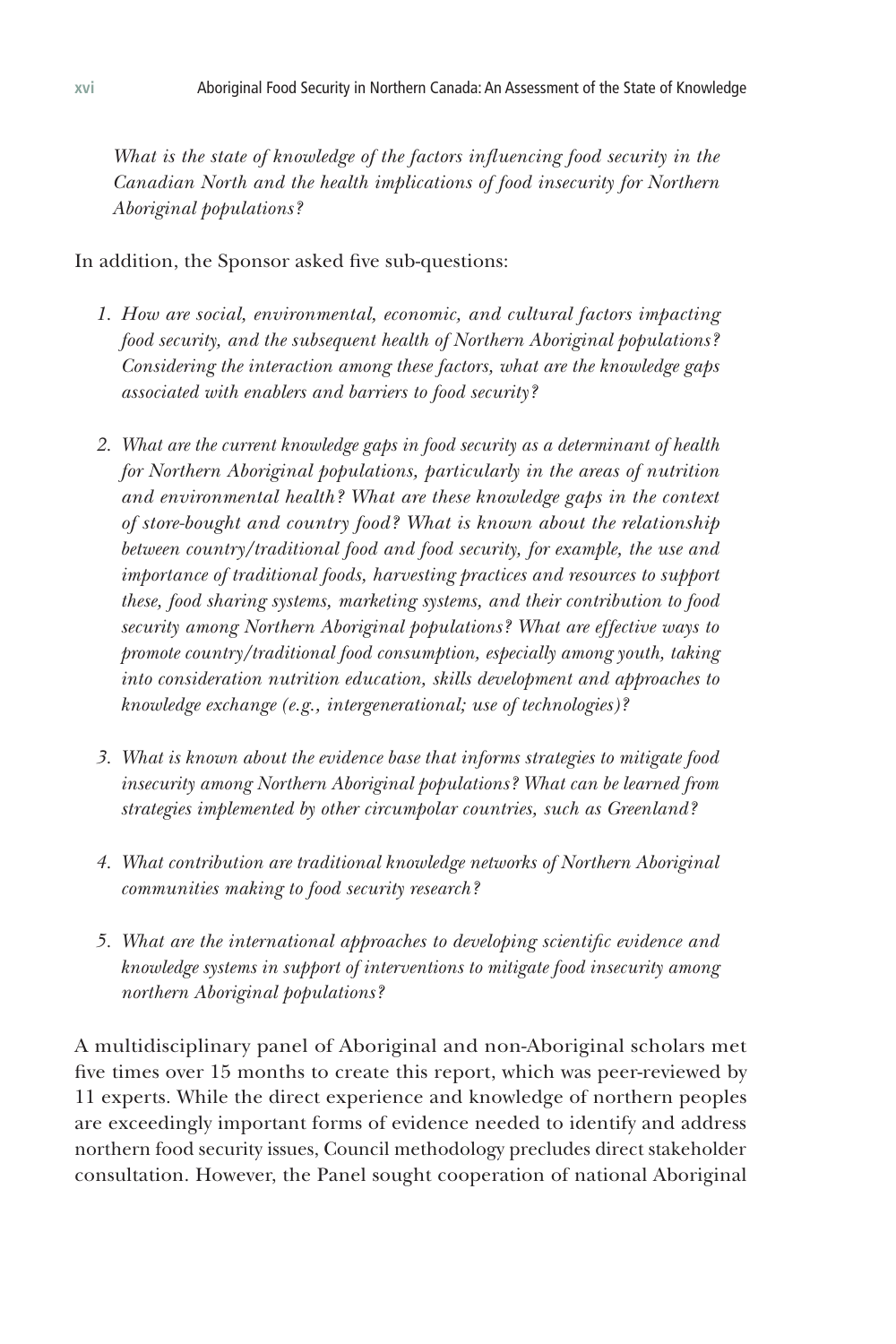organizations and others to gather additional evidence. Volunteered academic expertise, published, peer-reviewed literature, and credible grey literature formed the basis of scholarship and evidence for this report.

#### PANEL'S APPROACH TO THE ASSESSMENT

While food insecurity is not a new problem, the ways in which it is currently experienced in northern Canada are highly contemporary. Processes of colonialism and environmental dispossession, rapid and sometimes unpredictable environmental change, economic transitions and material poverty, changing demographics, and current logistical challenges are some of the factors that shape this modern version of food insecurity. Food safety issues, changing food knowledge and preferences, and the extent to which intergenerational knowledge transmission and self-determination are practiced represent other factors that affect contemporary food security. Alone, these factors are complex. This complexity is heightened in consideration of how the factors connect with one another, and, of course, with people. To create appropriate and effective policy and program responses, the Panel agreed that it was critical to identify the level and scope of food (in)security; individual, household, community, regional, and national contexts necessitate different types of analysis and engagement.

With this in mind, the Panel chose to take a holistic approach to the assessment. It developed a people-centred framework that highlights the dynamic interplay between northern Aboriginal peoples and the diverse factors that affect their lives (see Figure 2). Rather than being understood as discrete entities, the concepts of food security and food sovereignty emerge from the inter-relationships of the multiple factors and themes in the framework. The framework conveys the breadth and complexity of the factors that the Panel deemed necessary to respond to the charge, while also providing insight into (a) the relationships that emerge at the intersections of the factors, and (b) the various factors that are important considerations in strategies to mitigate food insecurity. Each factor presented in the framework was considered in the report; some understandings and linkages remain clearer than others.

The complexity of the interactions of all these factors and themes points to the need for multidisciplinary approaches to understanding and resolving the issues. The Panel envisioned this framework as a tool to be used by policy-makers, researchers, and individuals and communities affected by food insecurity in the North to analyze food (in)security at the level that is most meaningful to them, and to achieve sustainable and effective solutions.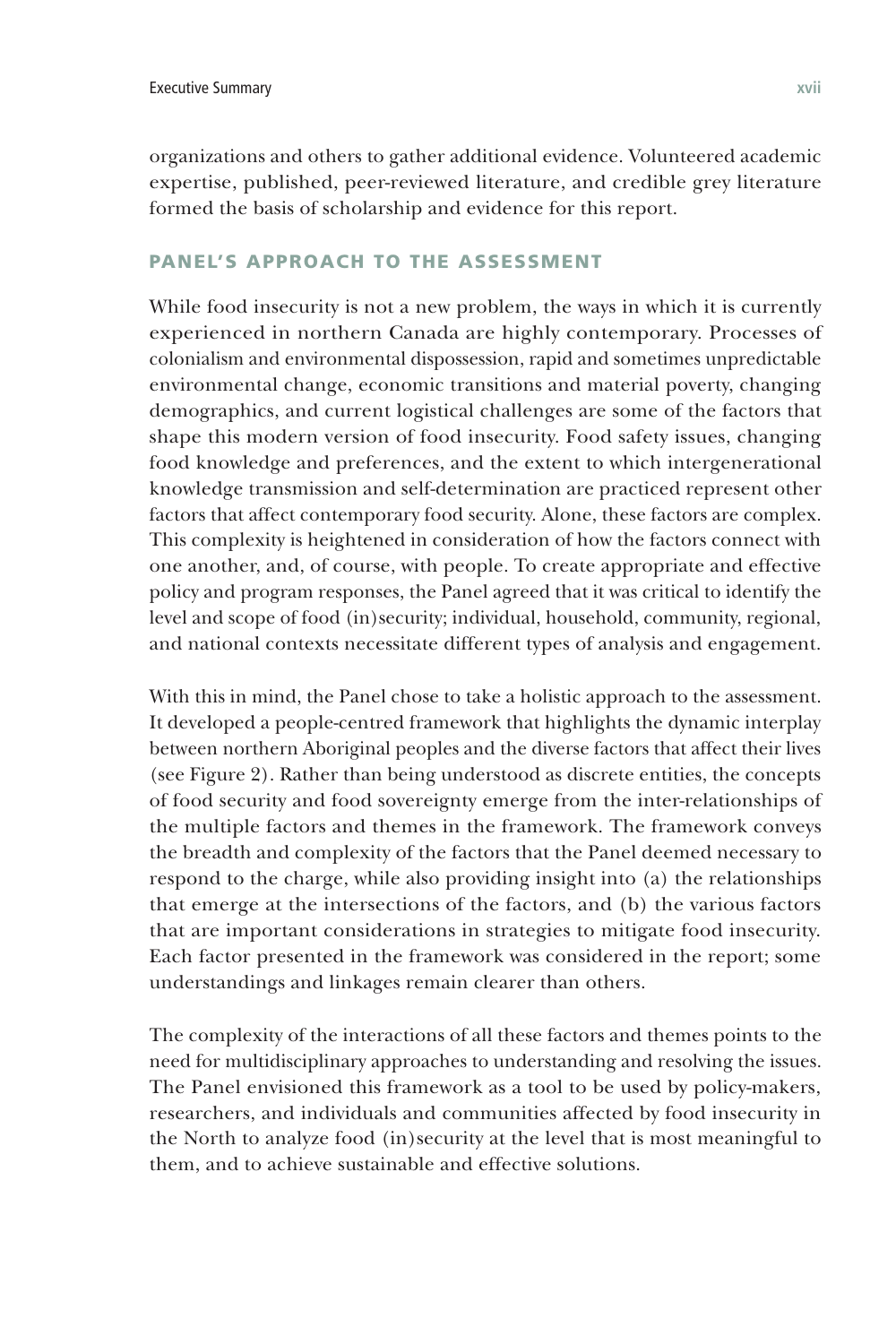

# *Figure 2*

### **The Panel's Conceptual Framework**

The Panel developed this dynamic, holistic, people-centred framework as a tool for analyzing and understanding food security and food sovereignty in northern Canada. The wheel represents the complex interplay between factors that affect northern Aboriginal peoples, and how food security and food sovereignty emerge from these relationships. Because the framework is fluid, no single factor should be interpreted as static or merely linked to the factor to which it is most closely positioned. Each factor is understood to have multiple relationships with other concepts within the wheel. The framework conveys the complexity of the factors that the Panel deemed necessary to respond to the charge, while also providing insight into (a) the relationships that emerge from these connections, and (b) the diverse factors that are important considerations in strategies to mitigate food insecurity.

# FOOD SECURITY AND FOOD SOVEREIGNTY

Using traditional knowledge throughout times of abundance and scarcity, Aboriginal peoples of northern Canada have developed and adapted dynamic relationships with the environments in which they live. These relationships include shifting practices of harvesting spiritually and nutritionally valuable native plant and animal wildlife species known locally as *country* or *traditional*  food. The harvesting of food from the land, water, and sky continues to be a necessary and important part of the lives and identity of the many diverse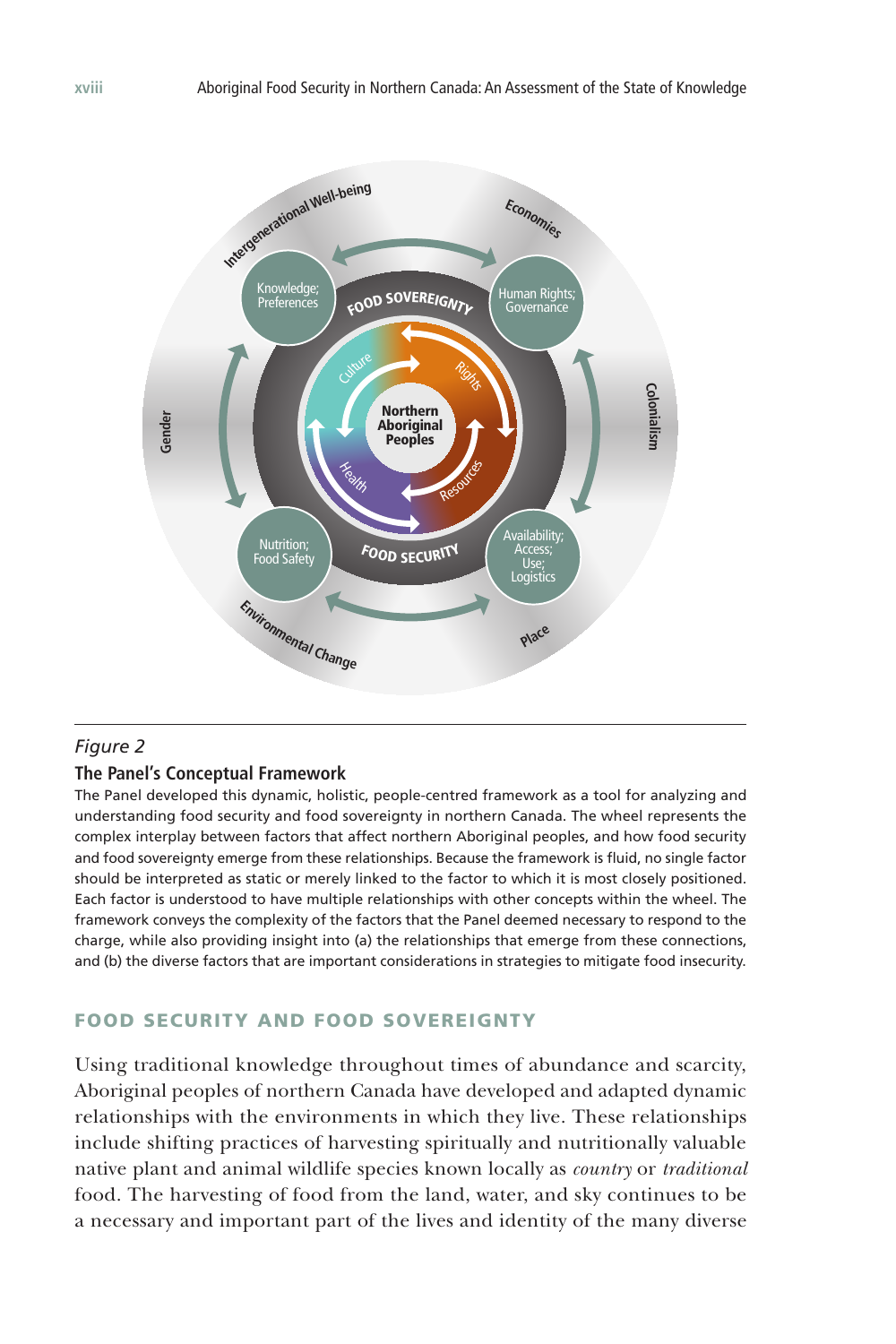peoples known in Canada as First Nations, Inuit, and Métis. With this in mind, the Panel highlighted the importance of pairing the concept of food security with that of food sovereignty, as demonstrated in the conceptual framework. While food security focuses on the pillars of food access, availability, acceptability, adequacy, and use to ensure that all people at all times have physical, social and economic access to food, food sovereignty is based on the principle that decisions about food systems, including markets, production modes, food cultures, and environments, should be made by those who depend on them. Support for autonomous community food systems, community-based research, and community-based solutions that respond to locally identified needs emerged as essential steps towards meeting the goal of sustainable and local food self-sufficiency.

#### HEALTH IMPLICATIONS OF FOOD INSECURITY

The Panel agreed that health and wellness can be an enabler of food security, as well as an outcome of being food secure. Conversely, poor health can be a barrier to food security and an outcome of being food insecure. While Aboriginal health is understood holistically in this report, comprising mental, physical, spiritual, emotional, and social dimensions, Aboriginal peoples' basic health status measures and conditions tend to be worse than those of Canadians in general. Compared with most Canadians, Aboriginal populations have higher acute myocardial infarction mortality, higher rates of obesity and other risk factors for heart diseases, and higher rates of mental health problems such as suicide, depression, and substance abuse. Diabetes has reached epidemic proportions in some Aboriginal communities, and First Nations, Métis, and Inuit recount lower levels of self-reported health compared with the general population. The nutrition transition, a result of moving away from nutrientrich traditional and country food-based diets towards ones based on market food, may increase the risk for diet-sensitive chronic diseases and micronutrient deficiencies in northern Aboriginal communities.

Evidence indicates that people who are food insecure are more susceptible to malnutrition and infection, as well as chronic health problems such as obesity, anemia, cardiovascular disease, diabetes, stress, and child developmental issues. Mental health effects of food insecurity include reduced ability to learn, depression, and social exclusion. The Panel concluded that the toll of food insecurity on human well-being and the economic costs of an emerging public health crisis in northern Canada represent serious concerns that require immediate attention and integrated responses.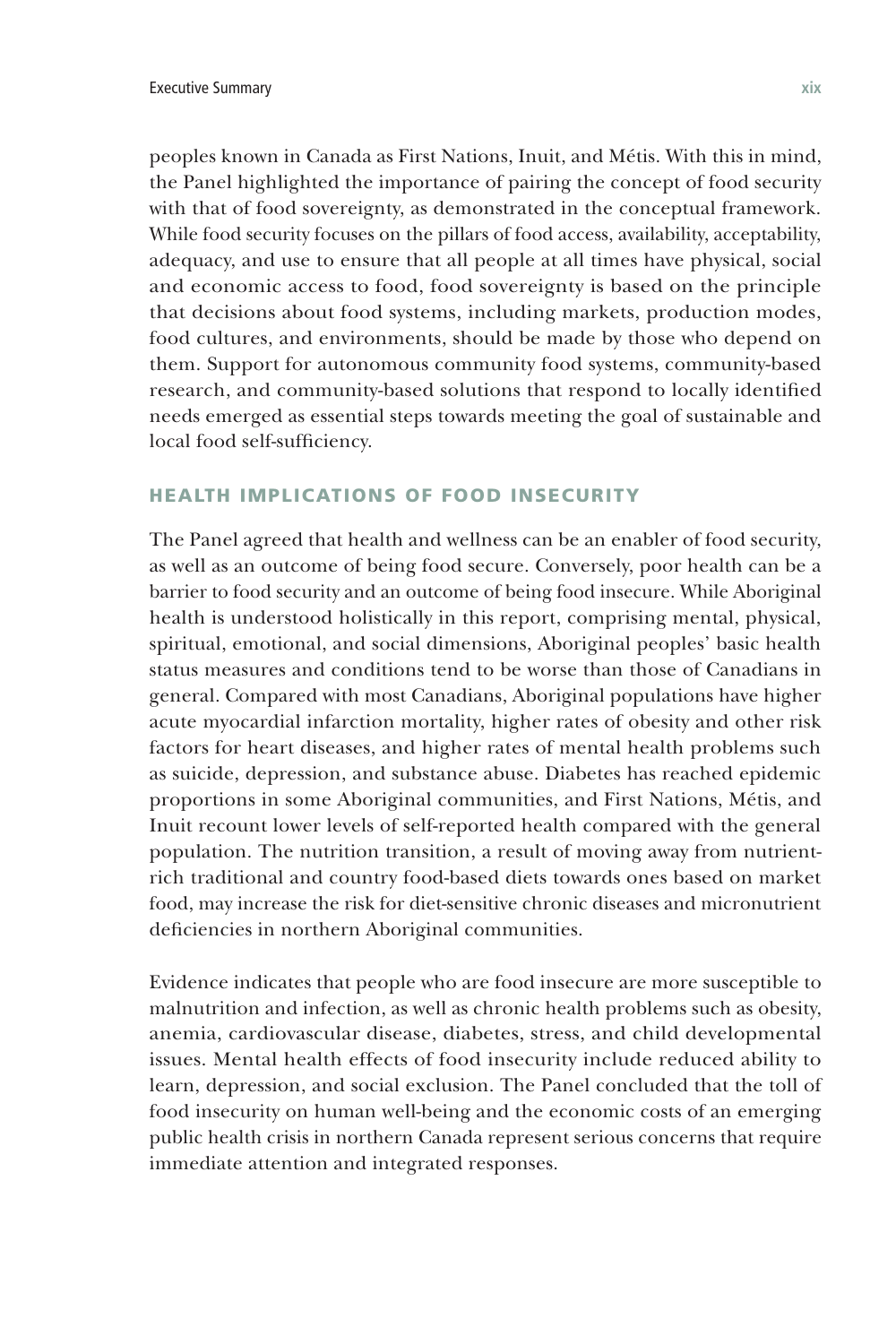### KNOWLEDGE GAPS

While much is generally known about the factors influencing food security in the Canadian North and the health implications of food insecurity for northern Aboriginal populations, significant gaps remain. For example, a rich base of traditional knowledge and grey literature informs the subject, but a comprehensive review of contributions derived from first-hand experience and knowledge of northern peoples has yet to be conducted. Through a synthesis of the existing literature, the Panel identified several priority areas for further investigation, including:

- research and monitoring methodologies;
- health, wellness, and nutrition transition;
- social determinants of food security;
- the supply chain costs of market food systems;
- climate change, the environment, and traditional/country food systems;
- food sovereignty and governance; and
- food security and knowledge translation.

Data gaps limit the extent to which researchers, communities, and policy-makers can report on and monitor food security and health indicators. Ultimately, these gaps have implications for outcome measures. Beyond obtaining data sets that are comparable in quantity and quality to those available for the majority of the Canadian population, there is a need to adapt data collection tools and standards to the varied realities of Aboriginal peoples in Canada. A consistent and relevant understanding of the situation across different communities of Aboriginal peoples, including variables such as region, gender, age, and season, is important in the delivery of evidence-based public policy.

# LEARNING FROM TRADITIONAL KNOWLEDGE AND WESTERN KNOWLEDGE SYSTEMS

Traditional knowledge represents a way of life, but traditional knowledge of the local environment, combined with the related skill sets for harvesting, travelling on the land and water, and food processing, can also be understood as a set of cultural practices necessary for food security and food sovereignty. The extent to which this knowledge is transmitted to future generations plays an important role in determining the health and wellness of individuals and communities. Traditional knowledge has always guided the lives of northern Aboriginal peoples, and a growing number of Canadian and international community-based programs and participatory research projects are making valuable contributions to food security research. Several Indigenous knowledge centres, networks, programs, community-based research hubs, centres for northern research, and food security organizations actively promote the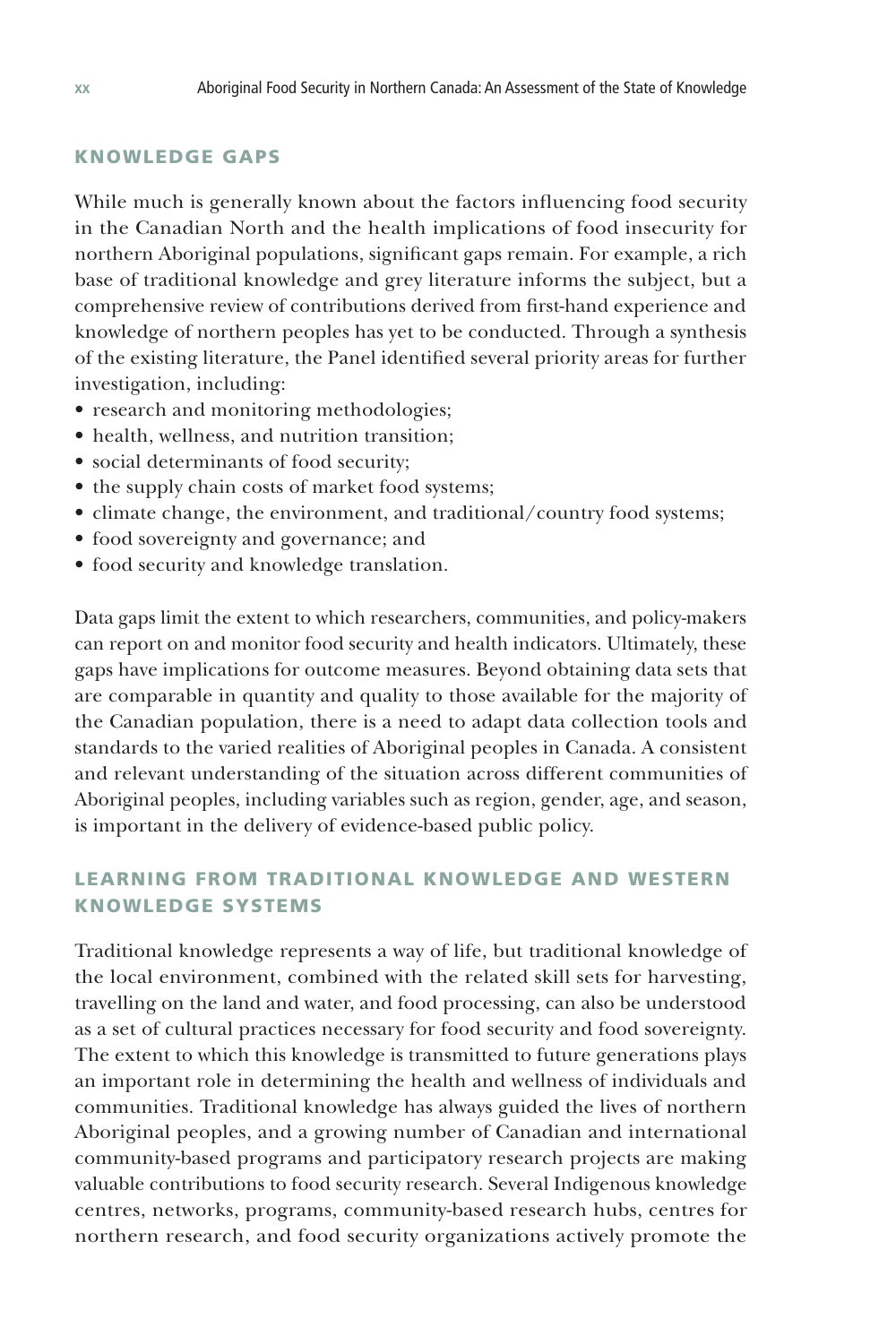integration of traditional knowledge and Western science into northern food security research. These channels, such as Food Secure Canada's Northern and Remote Food Network, the Arctic Institute of Community Based Research (YT), the Qaujigiartiit Health Research Centre (NU), and the Nain Research Centre (NL) are important resources for current and future research and policy development related to food security and northern Aboriginal peoples.

# PROMISING PRACTICES TO BUILD FOOD SECURITY, FOOD SOVEREIGNTY, HEALTH, AND WELLNESS

#### **Short- and Long-Term Approaches**

Because food insecurity is experienced differently at individual, household, community, and regional levels, it follows that strategies to mitigate food insecurity must be similarly diverse. A continuum of programs and policies must be used to address food insecurity, ranging from short-term mitigation (temporary solutions such as food banks and children's feeding programs) to capacity building and skills development programs (e.g., community gardens and cooperative buying clubs), to long-term organizational change and policy responses that focus on root causes (e.g., food policy networks and food system interventions).

#### **Multi-Level Approaches and Inter-Sectoral Collaboration**

Declining harvests of plant and animal wildlife species, increased imports and consumption of store-bought food, and the discovery of environmental contaminants in traditional and country food have inspired Aboriginal people, communities, researchers, and governments to action. Grassroots efforts to improve Aboriginal peoples' health and wellness include community-led food assessments such as *NiKigijavut Hopedalimi* in Hopedale, Labrador; resistance to poverty and high food prices through Iqaluit-based Feeding My Family; and the national movement Idle No More, which aims to peacefully honour Indigenous sovereignty and rights and to protect the land and water. At provincial and territorial levels, Manitoba's *Northern Healthy Foods Initiative* aims to build food security and food sovereignty in northern and remote Manitoba communities, and in Nunavut local, territorial, and corporate stakeholders from across the North have collaborated to draft the Nunavut Food Security Strategy. Health Canada's Aboriginal Diabetes Initiative, the Canada Prenatal Nutrition Program, and Nutrition North Canada represent steps taken at the national level. The Panel concluded that a continuum of multi-level approaches based on intersectoral collaboration among communities, local agencies, government, and institutions is important for successful and sustainable initiatives.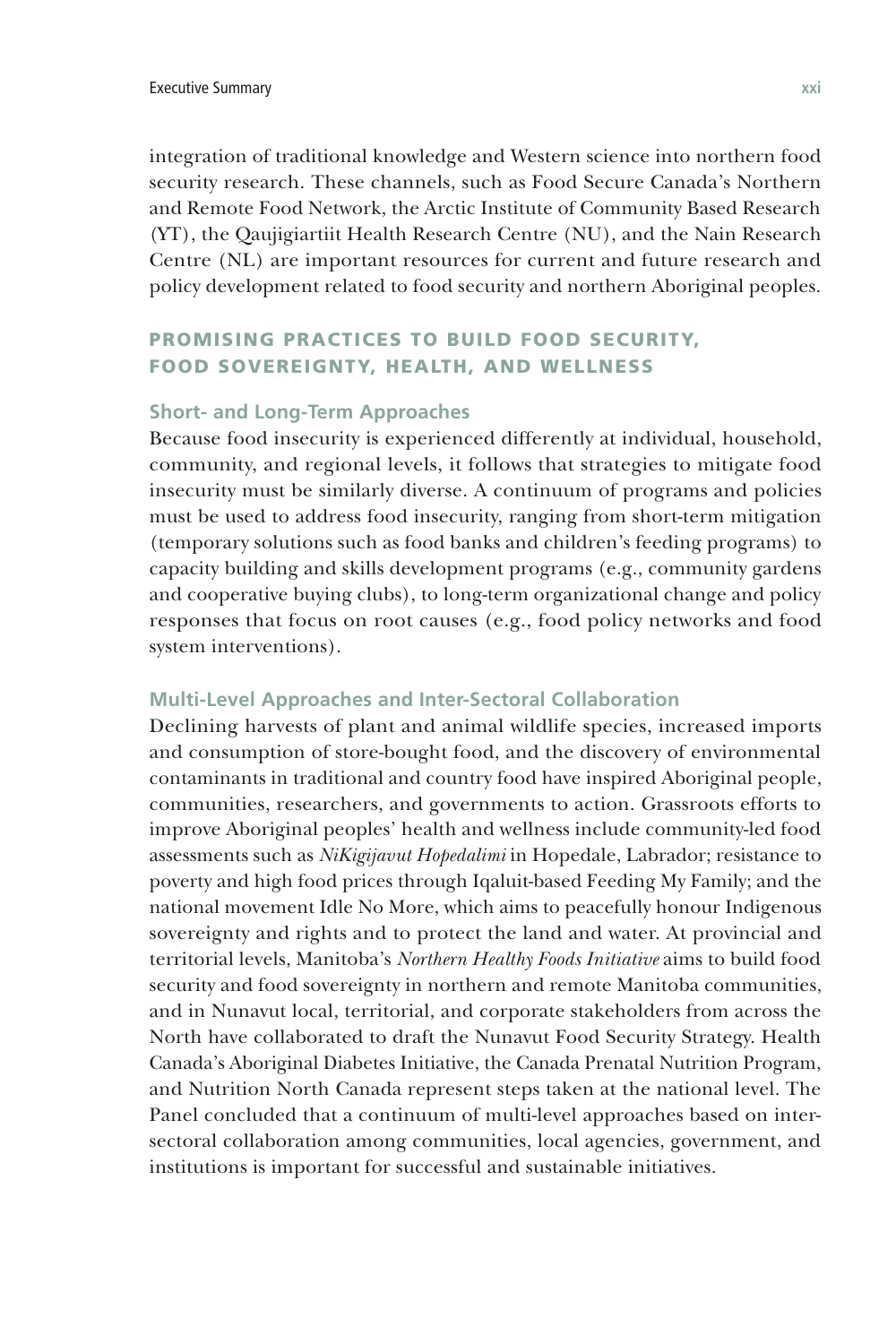# **Multidisciplinary Approaches**

While each of these initiatives is important, no single response can solve the problem of food insecurity. Nutrition education programs are valuable, but they cannot compensate for poor access to food, for example. In addition to multi-level approaches, multidisciplinary responses are critical to building food security and food sovereignty. The Panel grouped a selection of strategies into seven categories:

- programs to increase the affordability and availability of healthy food (e.g., Growing Forward, MB);
- health and education (e.g., Nunavut Food Guide Recipe Program);
- community wellness and intergenerational knowledge sharing (e.g., *Ilisaqsivik*, NU);
- harvester support and sustainable wildlife management (e.g., *Eeyou Astchee*1, QC);
- poverty reduction and community economic development (e.g., Bayline Northern Food Security Partnership, MB);
- innovation in infrastructure and local food production (e.g., Northern Farm Training Institute, NT); and,
- youth engagement (e.g., Going Off, Growing Strong, NL).

# **Moving Forward**

The capacity exists to identify, verify, and evaluate interventions. Relevant and effective responses to improve food security and food sovereignty must be holistic, enabled by local traditional knowledge, and paired with economic development strategies to tackle the closely connected issue of poverty. Long-term alleviation of food insecurity requires clarification of locally identified needs and drawing on the assets of distinct northern communities. Stable funding is also a key factor. All of these solutions require Northerners to establish program ownership. However, it remains important to look beyond individual food decisions and consider how society, including the unique historical context of Aboriginal people in Canada, configures opportunities such that some have more choices than others.

# FINAL REFLECTIONS

A strong, multidisciplinary body of knowledge exists on food security and northern Aboriginal health. Scholarship, including coordinated and communitybased research programs, has answered many important questions. Some of the major contributions of this report include the synthesis of these findings, consideration of interventions to improve food security in northern Canada, and development of a tool for community members and policy-makers in the form of a conceptual framework. While the report does not provide policy